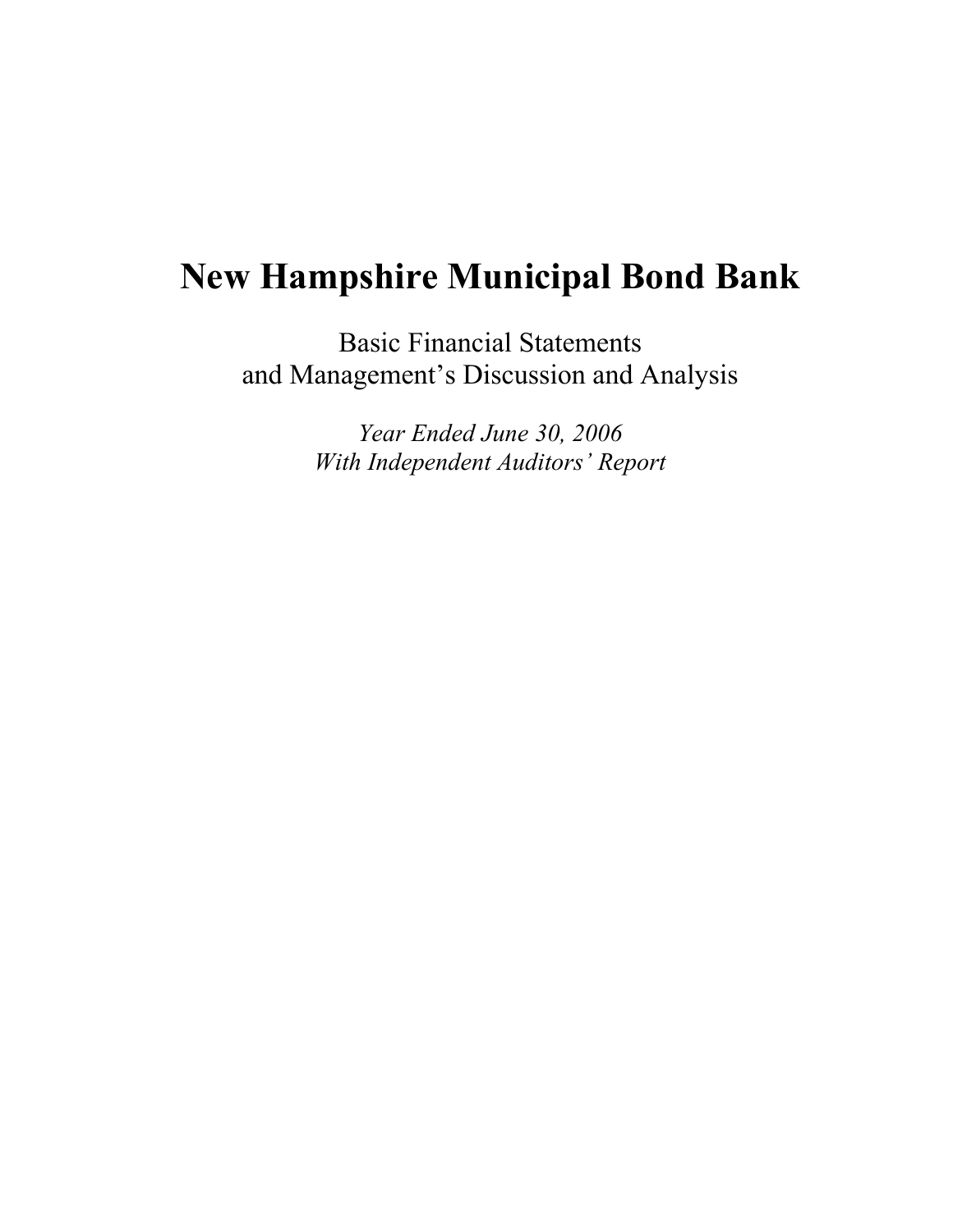## BASIC FINANCIAL STATEMENTS AND MANAGEMENT'S DISCUSSION AND ANALYSIS

For the Year Ended June 30, 2006

## TABLE OF CONTENTS

| <b>Independent Auditors' Report</b>                         |    |
|-------------------------------------------------------------|----|
| Management's Discussion and Analysis                        | 2  |
| <b>Basic Financial Statements:</b>                          |    |
| <b>Balance Sheets</b>                                       | 6  |
| Statements of Revenues, Expenses and Changes in Fund Equity | 8  |
| <b>Statements of Cash Flows</b>                             | 10 |
| Notes to Financial Statements                               | 14 |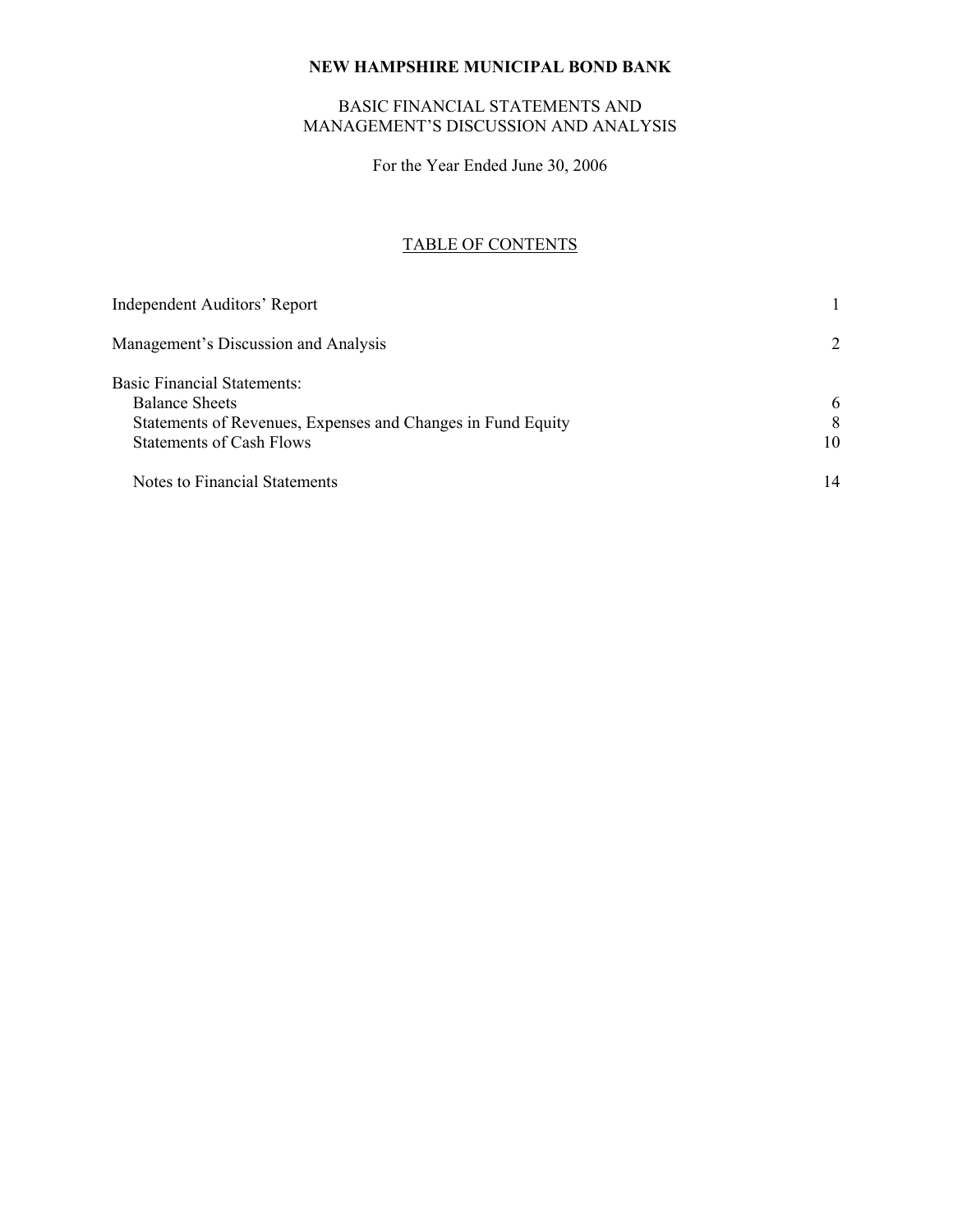# **BAKER NEWMAN NOYES**

Certified Public Accountants

#### **INDEPENDENT AUDITORS' REPORT**

Board of Directors New Hampshire Municipal Bond Bank

We have audited the accompanying basic financial statements, consisting of the State Guaranteed Fund Group, Non-State Guaranteed Fund Group, Pinkerton Academy Fund Group and Coe-Brown Northwood Academy Fund Group, of New Hampshire Municipal Bond Bank as of and for the year ended June 30, 2006, as listed in the accompanying table of contents. These financial statements are the responsibility of the Bond Bank's management. Our responsibility is to express an opinion on these financial statements based on our audit.

We conducted our audit in accordance with auditing standards generally accepted in the United States of America. Those standards require that we plan and perform the audit to obtain reasonable assurance about whether the financial statements are free of material misstatement. An audit includes examining, on a test basis, evidence supporting the amounts and disclosures in the financial statements. An audit also includes assessing the accounting principles used and significant estimates made by management, as well as evaluating the overall financial statement presentation. We believe that our audit provides a reasonable basis for our opinion.

In our opinion, the basic financial statements referred to above present fairly, in all material respects, the financial position of New Hampshire Municipal Bond Bank at June 30, 2006, and the results of its operations and its cash flows for the year then ended in conformity with accounting principles generally accepted in the United States of America.

The Management's Discussion and Analysis on pages  $2 - 5$  is not a required part of the basic financial statements, but is supplementary information required by accounting principles generally accepted in the United States of America. The supplementary information is the responsibility of the Bond Bank's management. We have applied certain limited procedures, which consisted principally of inquiries of management regarding the methods of measurement and presentation of the supplementary information. However, we did not audit the information and express no opinion on it.

Manchester, New Hampshire Manchester, New Hampshire Limited Liability Company

August 11, 2006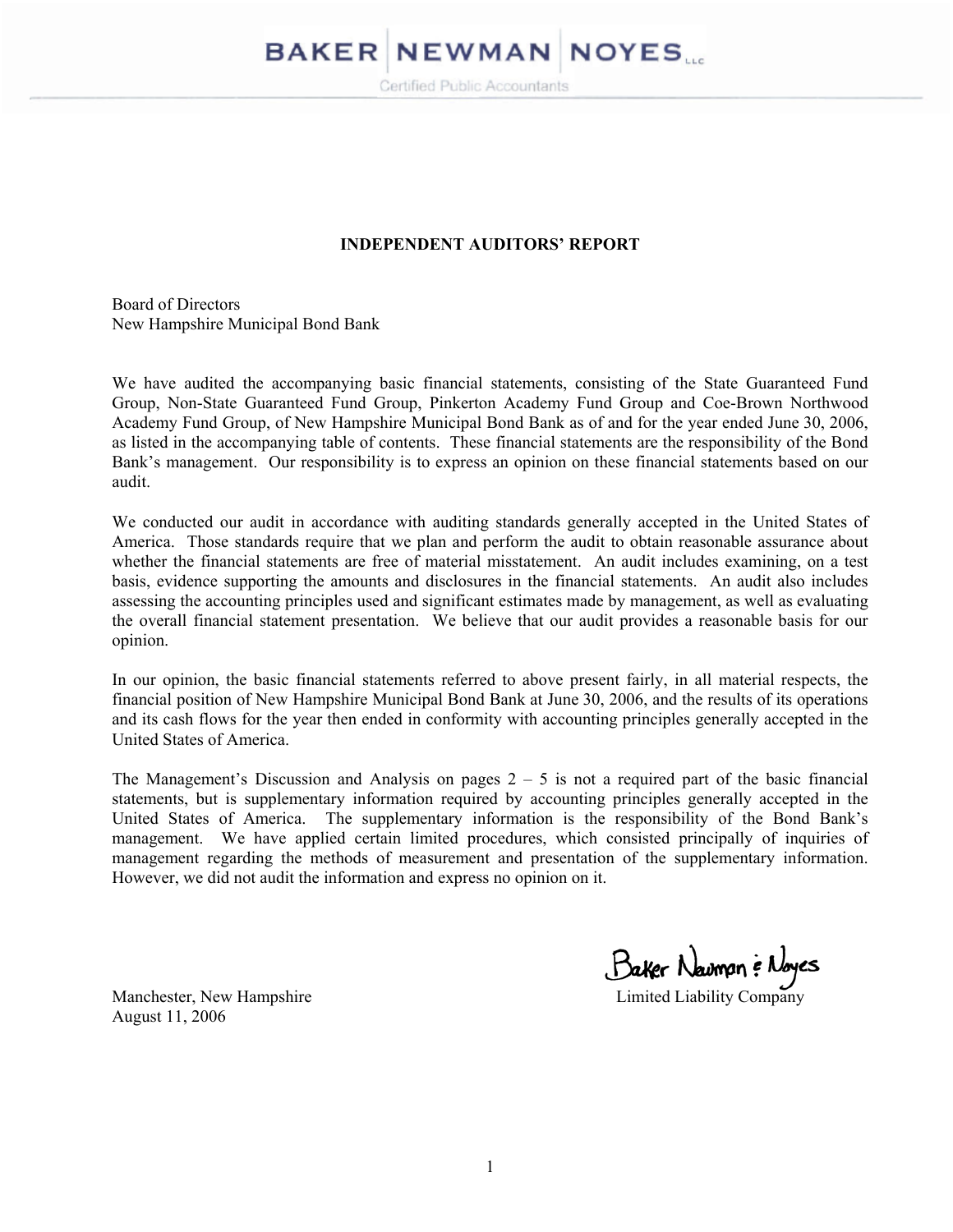#### MANAGEMENT'S DISCUSSION AND ANALYSIS

## June 30, 2006

As financial management of the New Hampshire Municipal Bond Bank (the "Bond Bank"), we offer readers of these financial statements this narrative, overview and analysis of the financial activities of the Bond Bank for the fiscal year ended June 30, 2006. This discussion and analysis is designed to assist the reader in focusing on the significant financial issues and activities of the Bond Bank and to identify any significant changes in financial position. We encourage readers to consider the information presented here in conjunction with the basic financial statements as a whole.

#### **Financial Highlights**

- Revenues for the Bond Bank were \$41,603,880 for fiscal year 2006, a decrease of \$2,315,713 or 5.27% below fiscal year 2005. This decrease was caused primarily by the "net decrease in the fair value of investments" between fiscal year 2005 and 2006. Investments are recorded at fair value to comply with GASB rules. The Bond Bank generally holds investments until maturity to pay reserve fund bonds as they become due, so fluctuations in the fair value of the investments have a minimal long-term effect.
- Fund equity of the Bond Bank decreased \$3,387,018 in fiscal year 2006. At June 30, 2006, the Bond Bank had fund equity of \$15,582,884, a decrease of 17.85% from the prior year.
- The Bond Bank's bonds outstanding at June 30, 2006 of \$922,012,598 represent a net increase of \$57,556,819 from the balance at June 30, 2005. This increase was primarily due to the net result of issuing three new series of bonds totaling \$135,970,000, less the scheduled 2006 debt service principal payments of \$79,419,109.
- The Bond Bank provided loans to local governmental units during fiscal year 2006 totaling \$126,890,910 which was a 33.22% increase from the loans provided in fiscal year 2005.

## **Overview of the Bond Bank**

The Bond Bank was created in 1977 by an Act of the New Hampshire Legislature, RSA:35-A, is a public body corporate and politic and is constituted as an instrumentality exercising public and essential governmental functions of the State. The Bond Bank was established to issue bonds for the purpose, among other things, of providing funds to enable it to lend money to counties, cities, towns, school districts or other districts (the "governmental units") within the State of New Hampshire. The provision of funds is accomplished by the direct purchase from such governmental units of their bonds, notes or evidence of debt payable from taxes, charges for services or assessments.

As the result of the Bond Bank issuing tax-exempt debt, it is required to prepare arbitrage rebate calculations for each series of bonds outstanding and remit payment to the Internal Revenue Service every five years. The Bond Bank's policy is to prepare and review the calculations annually for financial statement purposes. The Bond Bank has hired an outside firm to calculate arbitrage rebate liability and payments.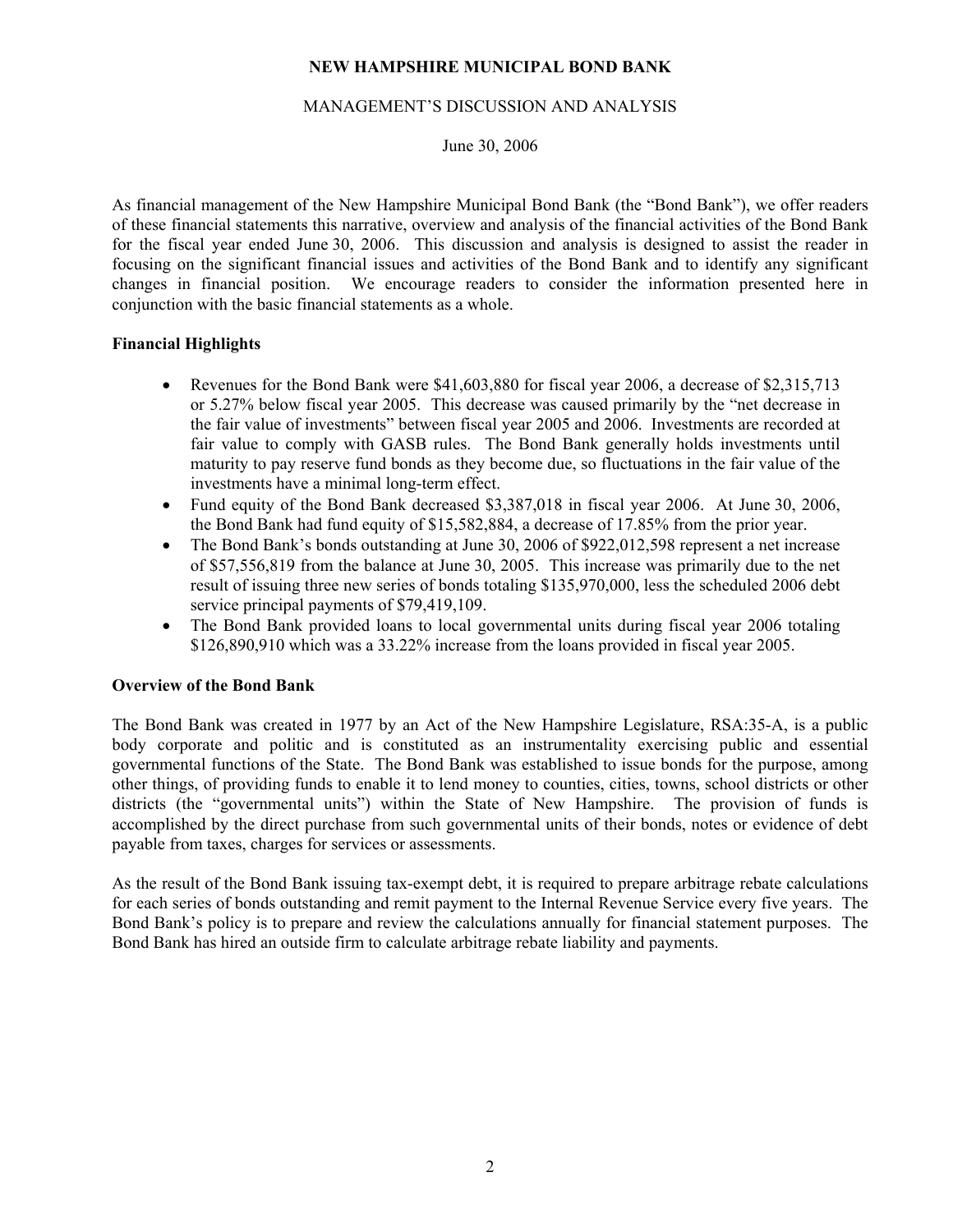Since its inception, the Bond Bank issued bonds for its non guaranteed program pursuant to a General Resolution adopted on December 1, 1978, as amended from time to time (the "1978 Resolution"). Over the years, the 1978 Resolution had grown increasingly obsolete. On July 14, 2005, the Bond Bank adopted a new General Resolution (the "2005 Resolution"). While substantially similar to the 1978 Resolution, the 2005 Resolution contains a number of improvements, including a flexible reserve fund sizing requirement, wholesale changes in permitted investments, the ability to meet its reserve fund requirement with surety bond policies and other credit facilities, and a streamlined approach to calling bonds for early redemption. In management's view, the 2005 Resolution will enhance the Bond Bank's ability to market its bonds and streamline the administration of its program. Bonds issued under the 2005 Resolution are separately secured from all other bonds of the Bond Bank, including those issued under the 1978 Resolution. The adoption of the 2005 Resolution is not expected to result in any substantive change to the Bond Bank's overall program.

The Bond Bank has issued two series of bonds under the terms of the 2005 Resolution, \$47,505,000 of 2005 Series D Bonds, delivered on July 21, 2005 and \$53,630,000 of 2006 A Bonds, delivered July 20, 2006.

#### **Overview of the Financial Statements**

This discussion and analysis is intended to serve as an introduction to the Bond Bank's financial statements, which is comprised of the basic financial statements and the notes to the financial statements. Since the Bond Bank operates under four separate bond resolutions, the financial statements reflect individual fund activity.

#### **Basic Financial Statements**

The basic financial statements are designed to provide readers with a broad overview of the Bond Bank's finances, in a manner similar to a private-sector business.

The financial statements present information on all of the Bond Bank's assets and liabilities, with the difference between the two reported as fund equity. Over time, increases or decreases in fund equity may serve as a useful indicator of whether the financial position of the Bond Bank is improving or deteriorating. Fund equity increases when revenues exceed expenses. Increases to assets without a corresponding increase to liabilities, result in increased fund equity, which may indicate an improved financial position.

The statements of revenues, expenses, and changes in fund equity present information showing how the Bond Bank's fund equity changed during the fiscal year. Changes in fund equity are generally reported as soon as the underlying event occurs, regardless of timing of related cash flows. Thus, revenues and expenses are reported in this statement for some items that will only result in cash flows in future periods.

#### **Notes to the Financial Statements**

The notes to the financial statements provide additional information that is essential to a full understanding of the data provided in the basic financial statements.

## **Financial Analysis**

Fund equity may serve, over time, as a useful indicator of a government's financial position. In the case of the Bond Bank, assets exceeded liabilities by \$15,582,884 at June 30, 2006. This represents a decrease of \$3,387,018 or 17.85% from the previous fiscal year. Most of this decrease is attributable to the fluctuations in the market value of investments in 2006 as compared to 2005. By far, the largest portion of the Bond Bank's fund equity is its investment in loans to governmental units plus bond proceeds remaining in trust investments, less any related debt used to acquire those assets.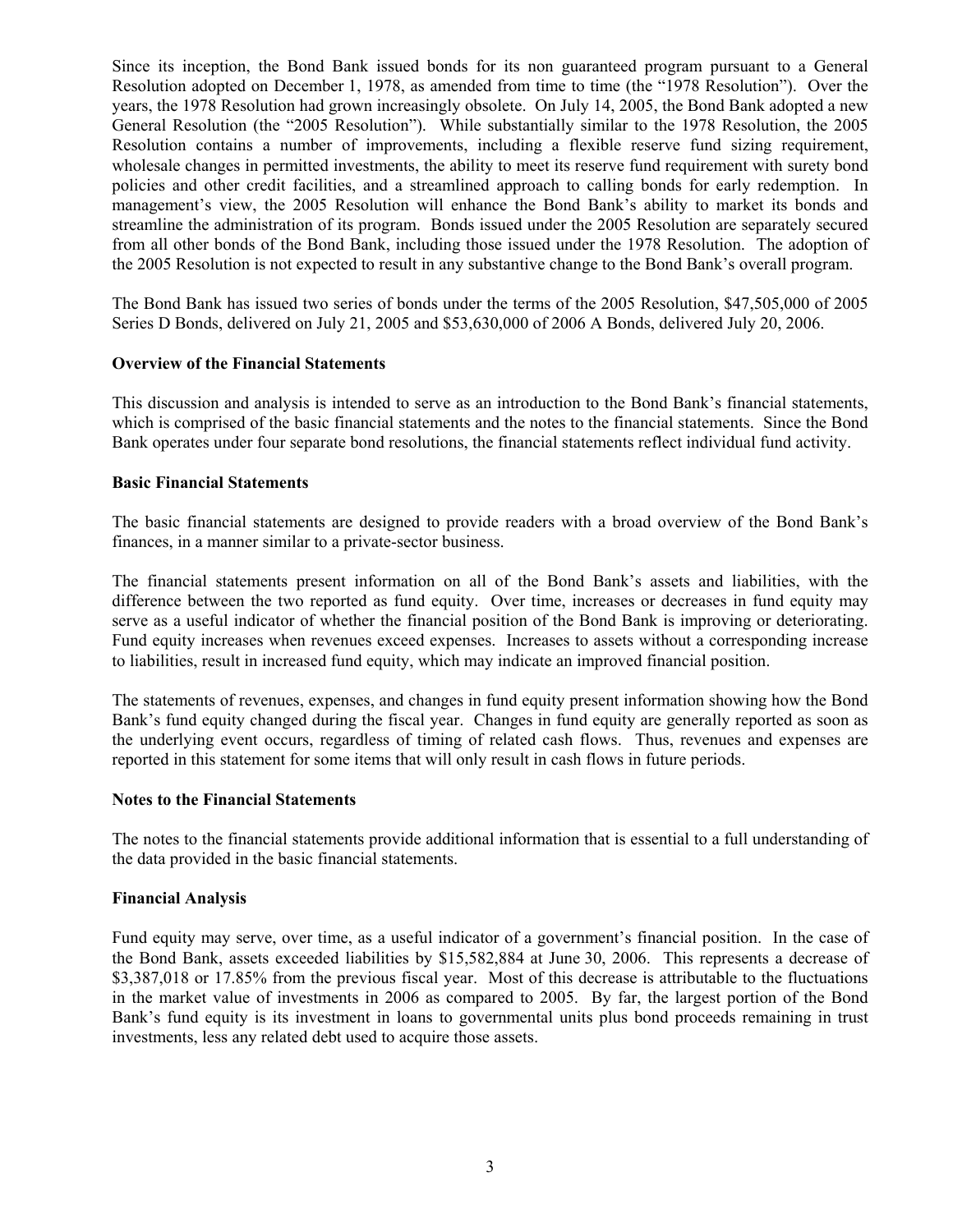The Bond Bank's financial position and operations for the past two years are summarized below based on information included in the financial statements.

| <b>ASSETS</b>                                       | 2006          | 2005                   | Percentage<br>Change |
|-----------------------------------------------------|---------------|------------------------|----------------------|
| Current assets:                                     |               |                        |                      |
| Cash                                                | \$<br>55,178  | $\mathbb{S}$<br>55,849 | $(1.20)\%$           |
| Investments held by trustee, at market value        | 9,586,950     | 8,420,706              | 13.85                |
| Loans receivable from governmental units            | 68,258,177    | 68,796,609             | (0.78)               |
| Due from other funds                                |               | 79,253                 | (100.00)             |
| Accrued investment income receivable                | 887,131       | 845,386                | 4.94                 |
| Accrued interest receivable from governmental units | 15, 172, 112  | 13,578,626             | 11.74                |
| Other current assets                                | 798,850       | 792,041                | 0.86                 |
| Total current assets                                | 94,758,398    | 92,568,470             | 2.37                 |
| Noncurrent assets:                                  |               |                        |                      |
| Investments held by trustee, at market value        | 124,834,119   | 128,571,580            | (2.91)               |
| Loans receivable from governmental units            | 730,921,547   | 673,592,814            | 8.51                 |
| Unamortized rebates to governmental units           |               |                        |                      |
| and bond issuance costs                             | 5,969,851     | 6,263,971              | (4.70)               |
| Total noncurrent assets                             | 861,725,517   | 808,428,365            | 6.59                 |
| Total assets                                        | \$956,483,915 | \$900,996,835          | 6.16%                |
| <b>LIABILITIES AND FUND EQUITY</b>                  |               |                        |                      |
| Current liabilities:                                |               |                        |                      |
| Accounts payable and accrued liabilities            | \$<br>45,148  | \$<br>51,394           | $(12.15)\%$          |
| Due from other funds                                |               | 79,253                 | (100.00)             |
| Accrued interest payable                            | 16,194,093    | 14,522,689             | 11.51                |
| Accrued interest rebate payable to U.S. Government  | 693,760       | 571,757                | 21.34                |
| Bonds payable                                       | 77,567,430    | 82,162,241             | (1.36)               |
| Total current liabilities                           | 94,500,431    | 97,387,334             | 0.61                 |
| Noncurrent liabilities:                             |               |                        |                      |
| Accrued interest rebate payable to U.S. Government  | 1,955,432     | 2,346,061              | (16.65)              |
| Bonds payable                                       | 844,445,168   | 782,293,538            | 7.50                 |
| Total noncurrent liabilities                        | 846,400,600   | 784,639,599            | 7.43                 |
| <b>Total liabilities</b>                            | 940,901,031   | 882,026,933            | 6.67                 |
| Fund equity                                         | 15,582,884    | 18,969,902             | (17.85)              |
| Total liabilities and fund equity                   | \$956,483,915 | \$900,996,835          | 6.16%                |

Total cash and investments held by trustee decreased \$2,571,888, or 1.88% at June 30, 2006 compared to June 30, 2005. The Bond Bank's investment portfolio is comprised of cash and cash equivalents, U.S. Government obligations (including treasury bills, notes, and bonds), strips, agency notes and bank investment contracts. The Bond Bank's investments are carried at fair value. Unrealized gains and losses (primarily due to fluctuations in market values) are recognized in the statements of revenues, expenses and changes in fund equity.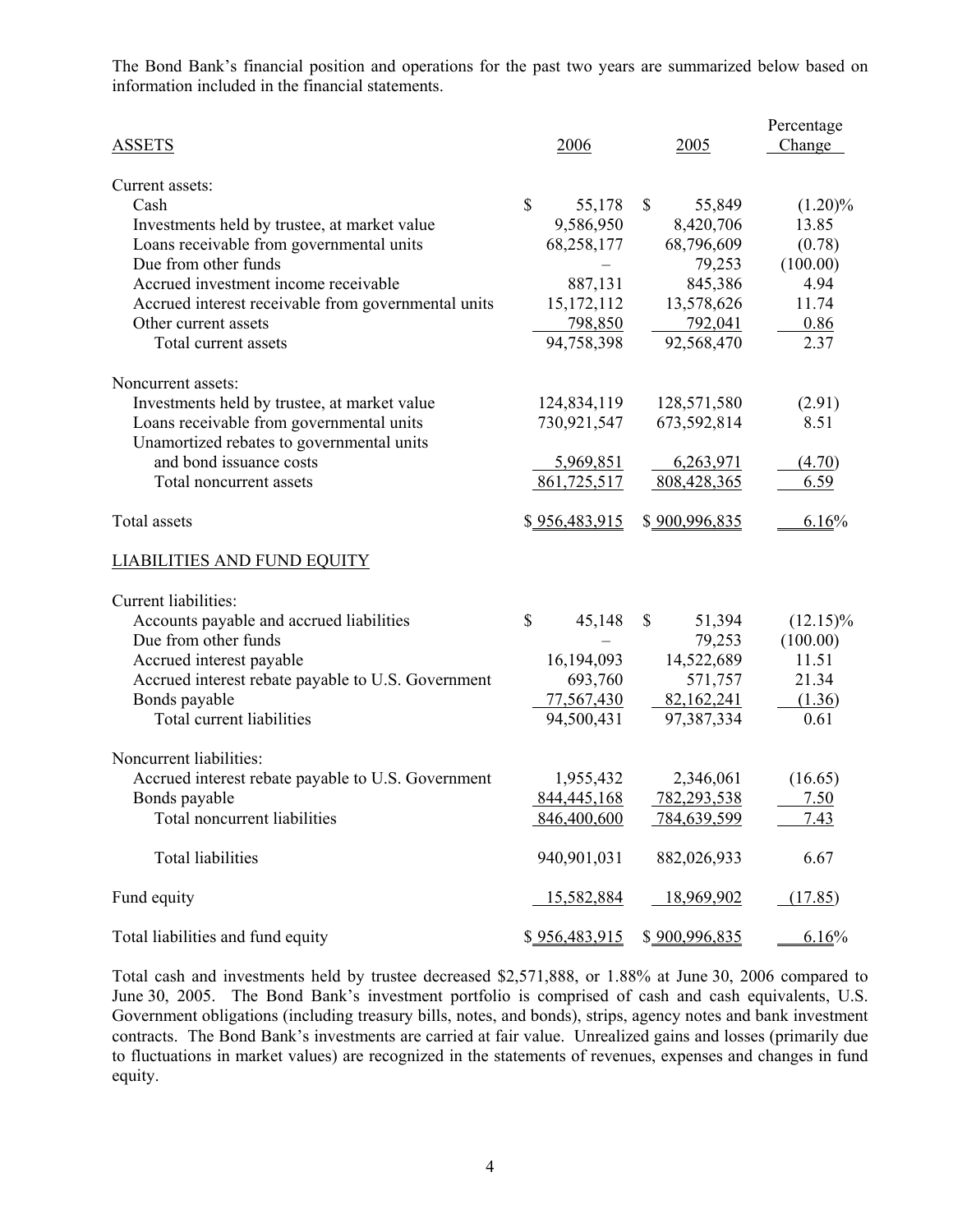The Bond Bank's loans receivable from governmental units increased \$56,790,301 in fiscal year 2006. The Bond Bank's total new loan originations in 2006 of \$126,890,910 were 33.22% higher than 2005 originations of \$95,248,500. Bonds payable increased \$57,556,819.

Fund equity decreased 17.85% in fiscal year 2006. The Bond Bank continued to maintain a positive spread of income from investments and loans to governmental units over bond interest and operating expenses.

|                                                          | 2006         | 2005         | Percentage<br>Change |
|----------------------------------------------------------|--------------|--------------|----------------------|
| Interest on loans receivable from governmental units     | \$40,534,724 | \$36,763,581 | 10.26%               |
| Interest income from investments                         | 6,008,694    | 5,667,832    | 6.01                 |
| Net increase (decrease) in the fair value of investments | (5,473,323)  | 966,414      | (666.35)             |
| Other income                                             | 533,785      | 521,766      | 2.30                 |
| Total operating revenues                                 | 41,603,880   | 43,919,593   | (5.27)               |
| Interest expense                                         | 44,328,051   | 41, 141, 848 | 7.74                 |
| Operating expenses                                       | 341,275      | 434,540      | (21.46)              |
| Other expense                                            | 321,572      | 238,979      | 34.56                |
| Total operating expenses                                 | 44,990,898   | 41,815,367   | 7.59                 |
| Operating (loss) income                                  | (3,387,018)  | 2,104,226    | (260.96)             |
| Fund equity, beginning of year                           | 18,969,902   | 16,865,676   | 12.48                |
| Fund equity, end of year                                 | \$15,582,884 | \$18,969,902 | $(17.85)\%$          |

Operating revenues are generated principally from interest earned on investments and from fees and interest received from governmental units. The Bond Bank's annual operating budget is approved by the Board of Directors.

Interest income on investments in 2006 increased 6.01% from 2005. This increase was the result of an increasing interest rate environment and larger amounts of reserve fund bonds outstanding.

Operating expenses in 2006 decreased \$93,265 or 21.46% from 2005, which is mainly attributed to the change in the staffing of the Bond Bank from three people to two people.

The net decrease in the fair value of investments in 2006 of \$5,473,323 was caused by movements in market interest rates during the year that had a negative impact on the fair value of investments held by the Bond Bank.

## **Requests for Information**

This financial report is designed to provide a general overview of the Bond Bank's financial statements for all those with an interest in its finances. Questions concerning any of the information provided in this report or request for additional information should be addressed to the Executive Director, New Hampshire Municipal Bond Bank, 25 Triangle Park Drive, Suite 102, Concord, NH 03301.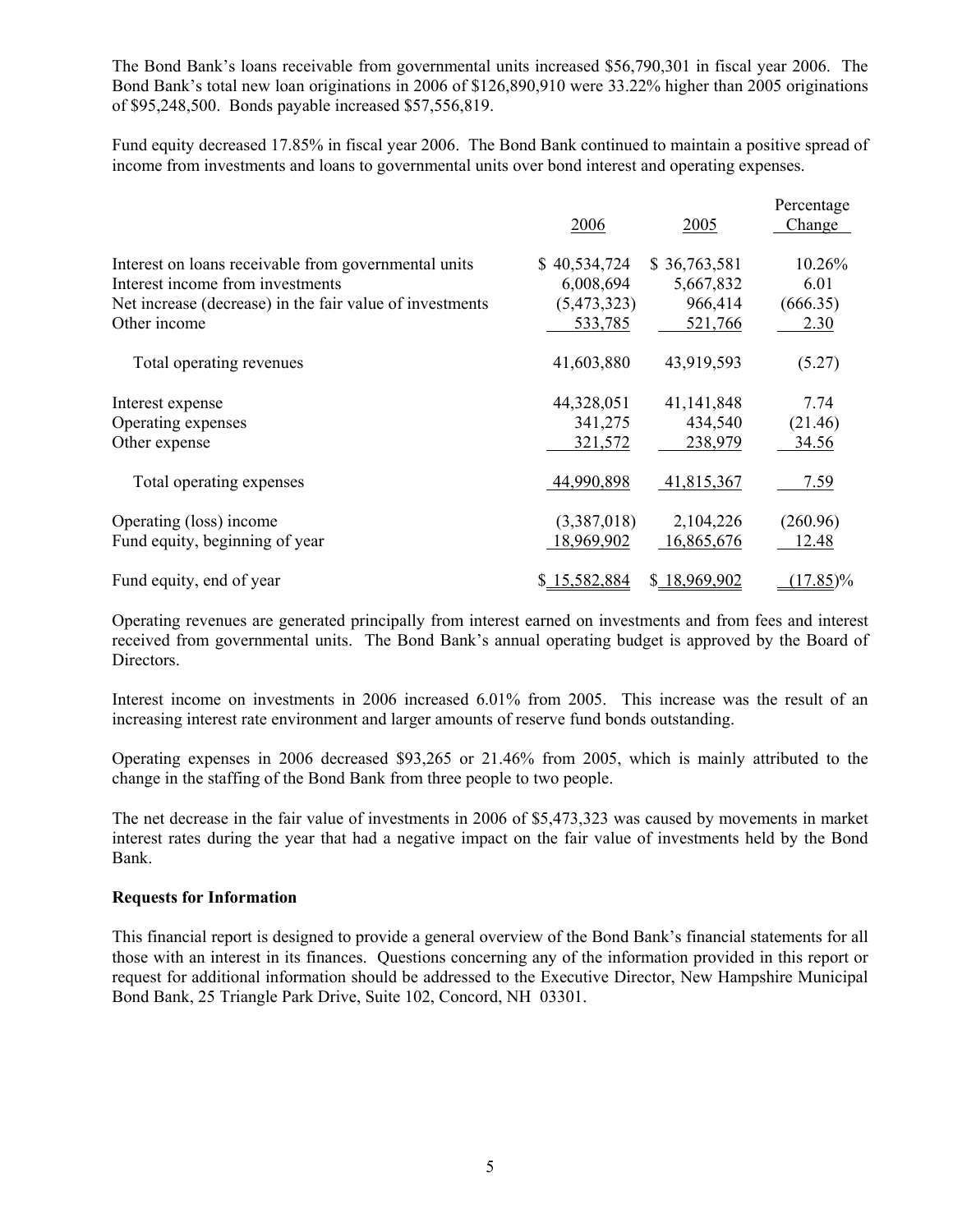# BALANCE SHEETS

# June 30, 2006

|                                                                     | <b>Municipal Division</b> |                   |
|---------------------------------------------------------------------|---------------------------|-------------------|
|                                                                     | <b>State</b>              | Non-State         |
|                                                                     | Guaranteed                | Guaranteed        |
| <b>ASSETS</b>                                                       | <b>Fund Group</b>         | <b>Fund Group</b> |
|                                                                     |                           |                   |
| Current assets:                                                     |                           |                   |
| Cash (note 3)                                                       | $\boldsymbol{\mathsf{S}}$ | \$<br>8,745       |
| Investments held by trustee, at market value (note 3):              |                           |                   |
| Cash equivalents                                                    | 3,234,233                 | 6,352,717         |
| Loans receivable from governmental units                            | 6,778,667                 | 59,494,510        |
| Accrued investment income receivable                                | 15,501                    | 871,630           |
| Accrued interest receivable from governmental units                 | 1,034,453                 | 14,047,881        |
| Unamortized rebates to governmental units and bond                  |                           |                   |
| issuance costs                                                      | 121,375                   | 677,475           |
|                                                                     |                           |                   |
| Total current assets                                                | 11,184,229                | 81,452,958        |
| Noncurrent assets:                                                  |                           |                   |
| Reserve Fund investments held by trustee, at market value (note 3): |                           |                   |
| Cash equivalents                                                    | 1,716,628                 | 4,005,294         |
| U.S. Government obligations                                         | 9,347,118                 | 109,765,079       |
| Loans receivable from governmental units                            | 29,357,147                | 682,439,400       |
| Unamortized rebates to governmental units and                       |                           |                   |
| bond issuance costs                                                 | 600,991                   | 5,368,860         |
|                                                                     |                           |                   |
| Total noncurrent assets                                             | 41,021,884                | 801,578,633       |
| Total assets                                                        | \$ 52,206,113             | \$883,031,591     |
| <b>LIABILITIES AND FUND EQUITY</b>                                  |                           |                   |
| Current liabilities:                                                |                           |                   |
| Accounts payable and accrued liabilities                            | \$                        | \$<br>45,148      |
| Accrued interest payable                                            | 857,613                   | 15,246,702        |
| Accrued interest rebate payable to U.S. Government                  | 13,788                    | 679,972           |
| Bonds payable (note 4)                                              | 8,034,841                 | 67,547,589        |
|                                                                     |                           |                   |
| Total current liabilities                                           | 8,906,242                 | 83,519,411        |
| Noncurrent liabilities:                                             |                           |                   |
| Accrued interest rebate payable to U.S. Government                  | 665,690                   | 1,289,742         |
| Bonds payable (note 4)                                              | 36,850,237                | 788,469,931       |
|                                                                     |                           |                   |
| Total noncurrent liabilities                                        | 37,515,927                | 789,759,673       |
|                                                                     |                           |                   |
| <b>Total liabilities</b>                                            | 46,422,169                | 873,279,084       |
| Fund equity                                                         | 5,783,944                 | 9,752,507         |
|                                                                     |                           |                   |
| Total liabilities and fund equity                                   | \$ 52,206,113             | \$883,031,591     |

See accompanying notes to the financial statements.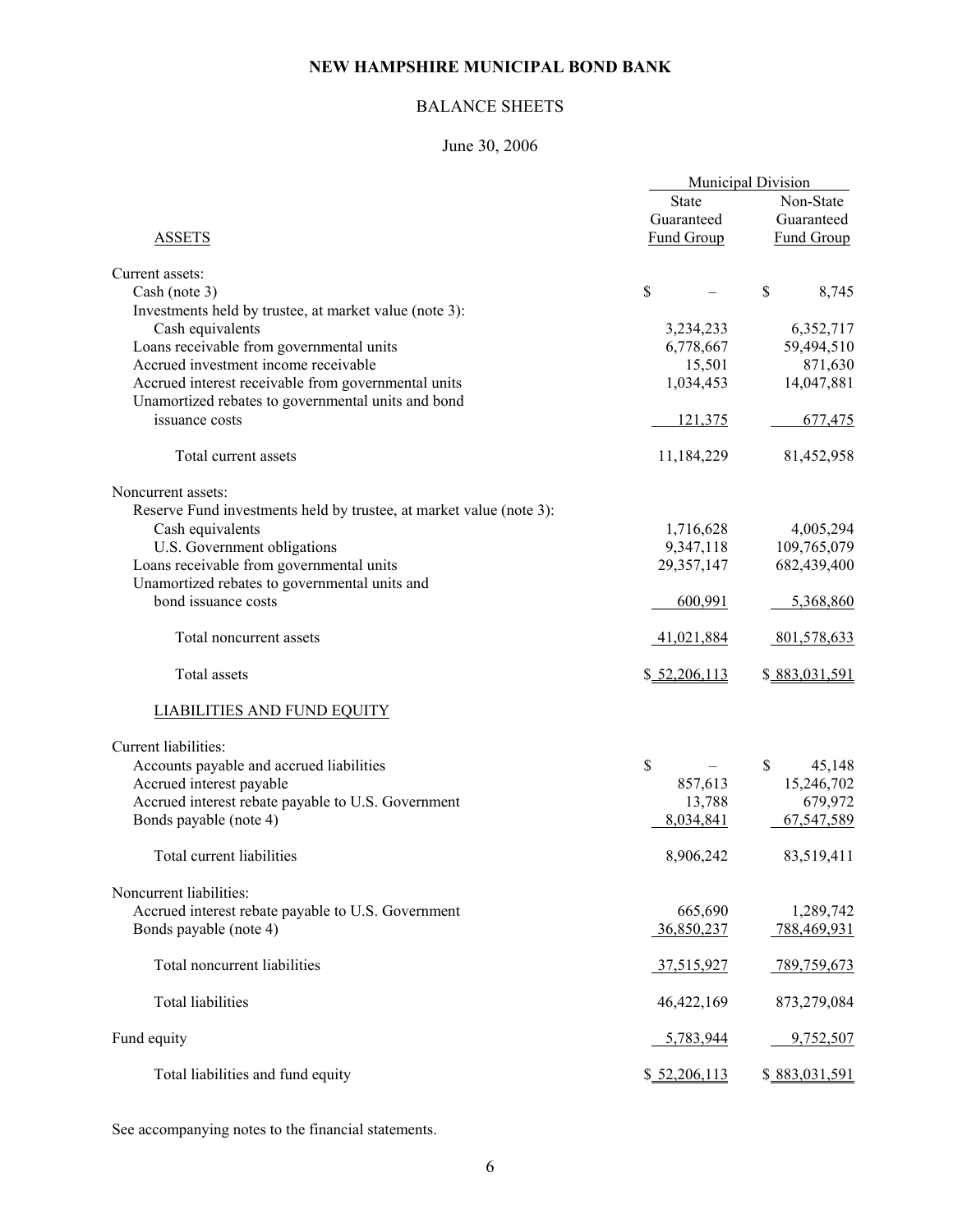|                                 | <b>Educational Institutions Division</b>         |                            |
|---------------------------------|--------------------------------------------------|----------------------------|
| Pinkerton Academy<br>Fund Group | Coe-Brown Northwood<br><b>Academy Fund Group</b> | <b>Total</b>               |
| \$<br>23,802                    | \$<br>22,631                                     | \$<br>55,178               |
| 1,760,000                       | 225,000                                          | 9,586,950<br>68,258,177    |
| 72,184                          | 17,594                                           | 887,131<br>15,172,112      |
|                                 |                                                  | 798,850                    |
| 1,855,986                       | 265,225                                          | 94,758,398                 |
|                                 |                                                  |                            |
|                                 |                                                  | 5,721,922                  |
| 17,175,000                      | 1,950,000                                        | 119,112,197<br>730,921,547 |
|                                 |                                                  | 5,969,851                  |
| <u>17,175,000</u>               | 1,950,000                                        | 861,725,517                |
| \$19,030,986                    | \$2,215,225                                      | \$956,483,915              |
|                                 |                                                  |                            |
| \$                              | \$                                               | \$<br>45,148               |
| 72,184                          | 17,594                                           | 16,194,093                 |
| 1,760,000                       | 225,000                                          | 693,760<br>77,567,430      |
| 1,832,184                       | 242,594                                          | 94,500,431                 |
|                                 |                                                  | 1,955,432                  |
| 17,175,000                      | 1,950,000                                        | 844,445,168                |
| 17,175,000                      | 1,950,000                                        | 846,400,600                |
| 19,007,184                      | 2,192,594                                        | 940,901,031                |
| 23,802                          | 22,631                                           | 15,582,884                 |
| \$19,030,986                    | \$2,215,225                                      | \$956,483,915              |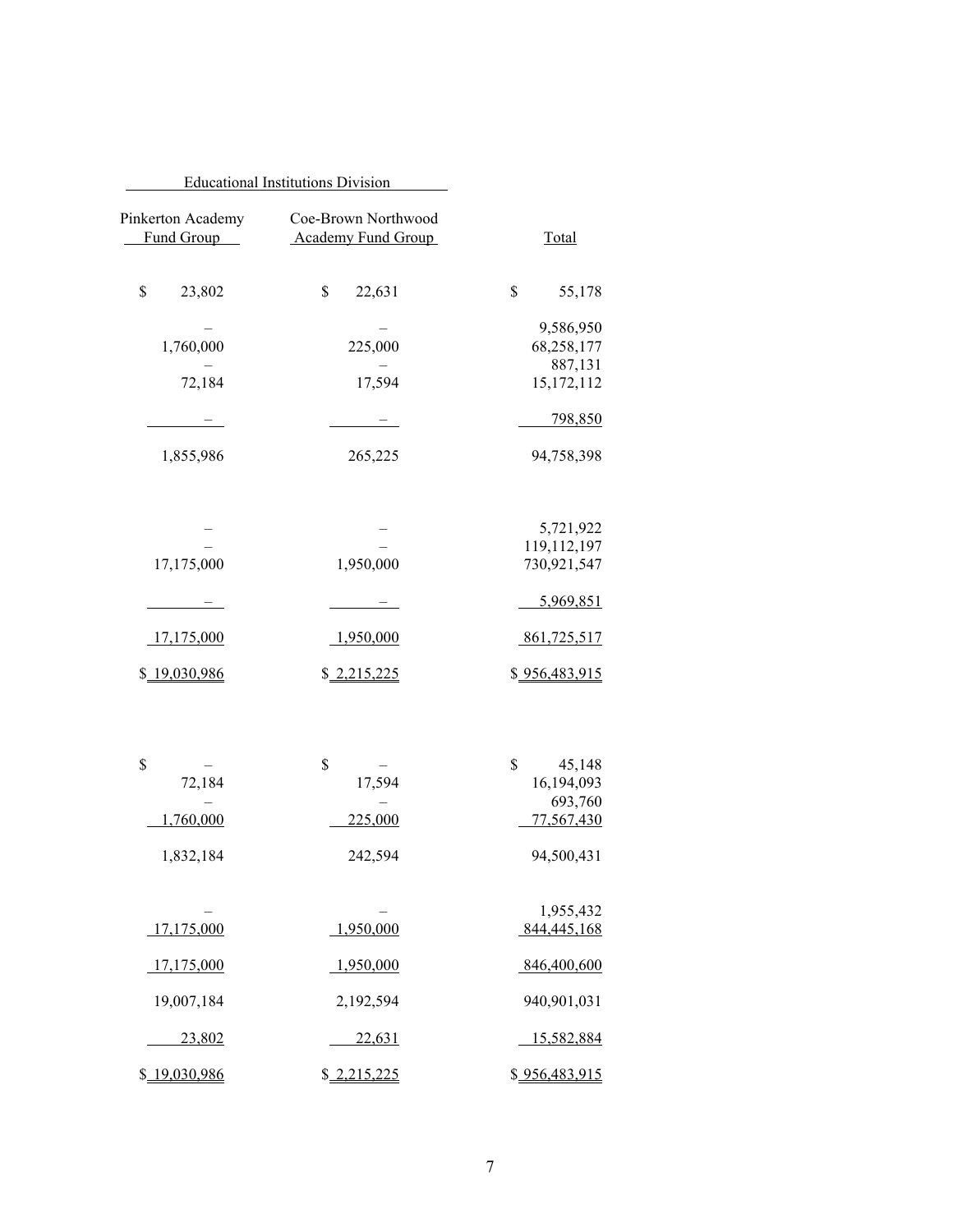# STATEMENTS OF REVENUES, EXPENSES AND CHANGES IN FUND EQUITY

# For the Year Ended June 30, 2006

|                                                      | <b>Municipal Division</b> |                   |  |
|------------------------------------------------------|---------------------------|-------------------|--|
|                                                      | <b>State</b>              | Non-State         |  |
|                                                      | Guaranteed                | Guaranteed        |  |
|                                                      | <b>Fund Group</b>         | <b>Fund Group</b> |  |
| Operating revenues:                                  |                           |                   |  |
| Interest on loans receivable from governmental units | \$2,428,172               | \$37,044,427      |  |
| Interest income from investments                     | 672,129                   | 5,334,937         |  |
| Net decrease in the fair value of investments        | (752, 375)                | (4,720,948)       |  |
| Other income                                         |                           | 526,785           |  |
| Total operating revenues                             | 2,347,926                 | 38,185,201        |  |
| Operating expenses:                                  |                           |                   |  |
| Interest expense                                     | 2,589,303                 | 40,676,623        |  |
| Operating expenses                                   | 100,000                   | 233,275           |  |
| Other expense                                        |                           | 321,572           |  |
| Total operating expenses                             | 2,689,303                 | 41,231,470        |  |
| Operating income (loss)                              | (341, 377)                | (3,046,269)       |  |
| Fund equity, beginning of year                       | 6,125,321                 | 12,798,776        |  |
| Fund equity, end of year                             | \$5,783,944               | \$0,752,507       |  |

See accompanying notes to the financial statements.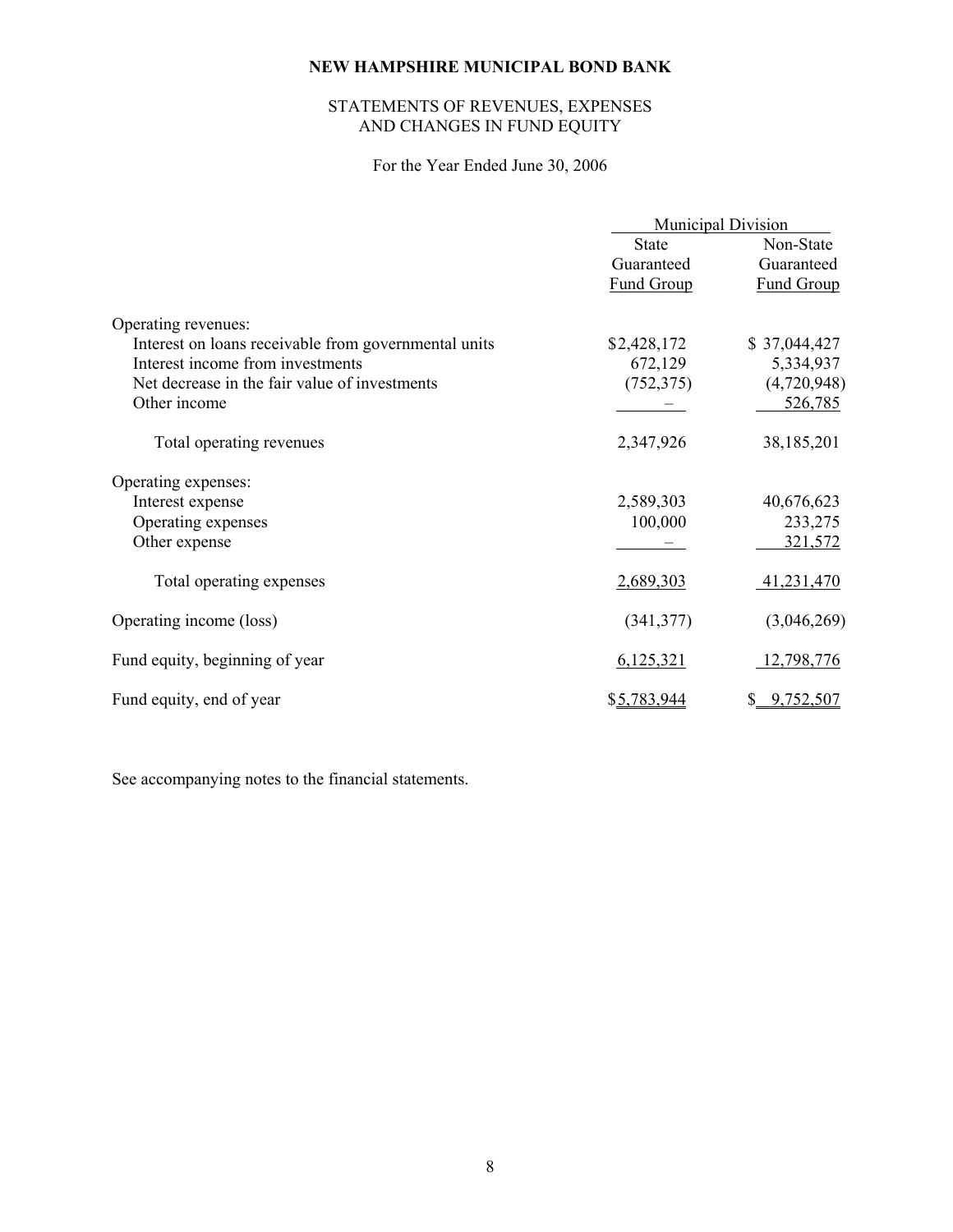|                                 | <b>Educational Institutions Division</b>         |              |
|---------------------------------|--------------------------------------------------|--------------|
| Pinkerton Academy<br>Fund Group | Coe-Brown Northwood<br><b>Academy Fund Group</b> | <b>Total</b> |
| \$946,204                       | \$115,921                                        | \$40,534,724 |
| 1,465                           | 163                                              | 6,008,694    |
|                                 |                                                  | (5,473,323)  |
| 6,000                           | 1,000                                            | 533,785      |
| 953,669                         | 117,084                                          | 41,603,880   |
| 946,204                         | 115,921                                          | 44,328,051   |
| 7,200                           | 800                                              | 341,275      |
|                                 |                                                  | 321,572      |
| 953,404                         | 116,721                                          | 44,990,898   |
| 265                             | 363                                              | (3,387,018)  |
| <u>23,537</u>                   | <u>22,268</u>                                    | 18,969,902   |
| \$ 23,802                       | \$22,631                                         | \$15,582,884 |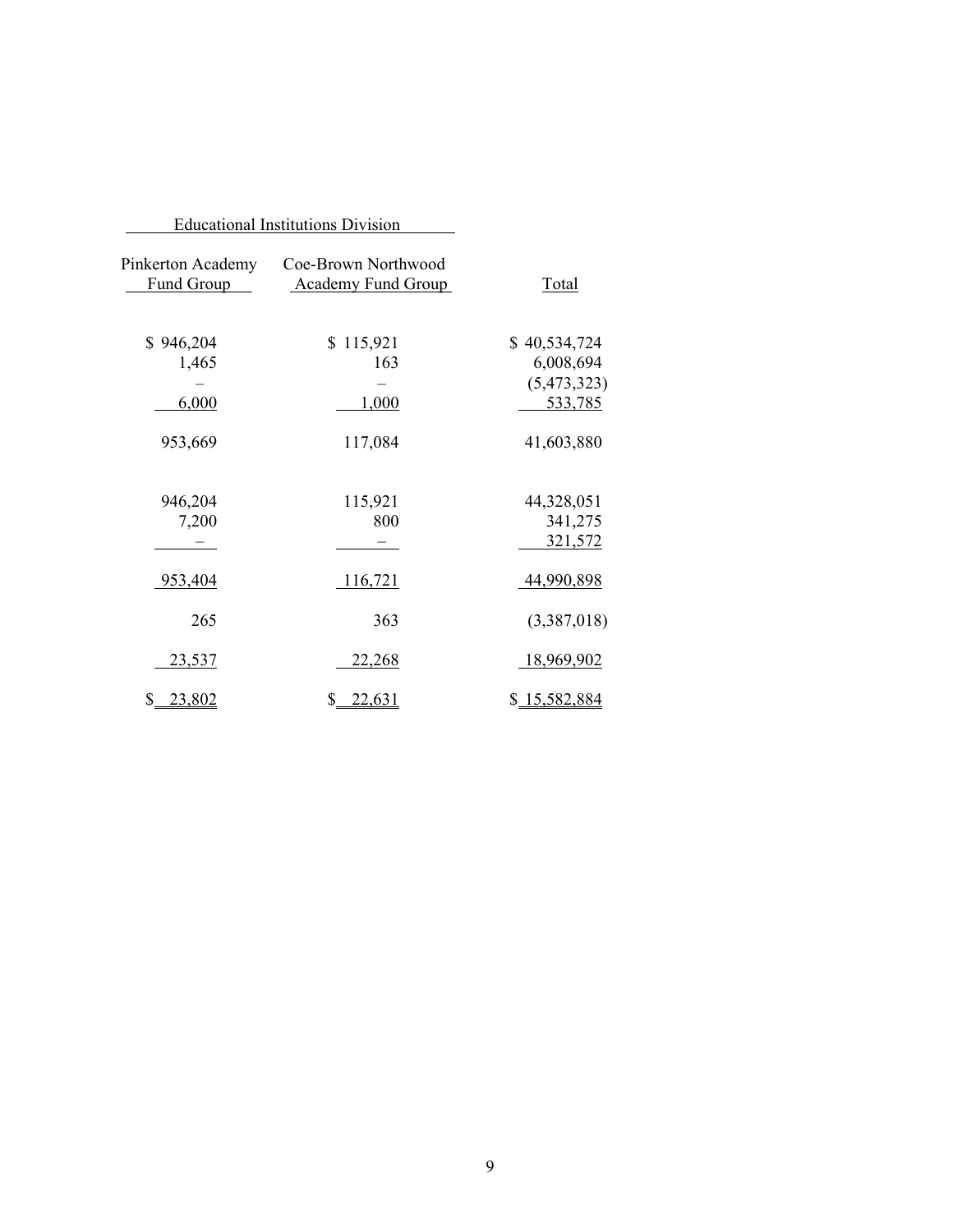# STATEMENTS OF CASH FLOWS

# For the Year Ended June 30, 2006

|                                                             | <b>Municipal Division</b> |                            |
|-------------------------------------------------------------|---------------------------|----------------------------|
|                                                             | <b>State</b>              | Non-State                  |
|                                                             | Guaranteed                | Guaranteed                 |
|                                                             | <b>Fund Group</b>         | <b>Fund Group</b>          |
| Operating activities:                                       |                           |                            |
| Cash received from governmental units                       | \$10,478,008              | $\mathbb{S}$<br>95,201,354 |
| Cash payments to governmental units                         |                           | (126, 490, 910)            |
| Cash received from other income                             |                           | 526,785                    |
| Cash payments for operating expenses                        | (100,000)                 | (239, 521)                 |
| Cash payments for bond issuance costs                       |                           | (321, 572)                 |
| Cash received for other assets                              | 147,014                   | 140,297                    |
|                                                             |                           |                            |
| Net cash provided (used) by operating activities            | 10,525,022                | (31, 183, 567)             |
| Investing activities:                                       |                           |                            |
| Purchases of investments                                    |                           | (12,515,634)               |
| Proceeds from sale and maturities of investments            | 767,427                   | 9,816,840                  |
| Interest received on investments                            | 878,618                   | 5,893,785                  |
| Interest rebate paid to U.S. Government                     | (110,000)                 | (965,708)                  |
|                                                             |                           |                            |
| Net cash provided by investing activities                   | 1,536,045                 | 2,229,283                  |
| Noncapital financing activities:                            |                           |                            |
| Proceeds from bonds payable                                 |                           | 136, 102, 403              |
| Principal paid on bonds payable                             | (9,099,109)               | (68, 425, 000)             |
| Interest paid on bonds payable                              | (2,369,635)               | (38, 346, 001)             |
|                                                             |                           |                            |
| Net cash provided (used) by noncapital financing activities | (11, 468, 744)            | 29,331,402                 |
| Increase in cash and cash equivalents                       | 592,323                   | 377,118                    |
| Cash and cash equivalents, beginning of year                | 4,358,538                 | 9,989,638                  |
| Cash and cash equivalents, end of year                      | \$ 4,950,861              | 10,366,756<br>\$.          |
|                                                             |                           |                            |
| Balance sheet classification:                               |                           |                            |
| Cash                                                        | \$                        | \$<br>8,745                |
| Cash equivalents - investments held by trustee              | 3,234,233                 | 6,352,717                  |
| Cash equivalents – reserve fund investments held by trustee | 1,716,628                 | 4,005,294                  |
|                                                             |                           |                            |
|                                                             | 4,950,861<br>S.           | 10,366,756<br>S.           |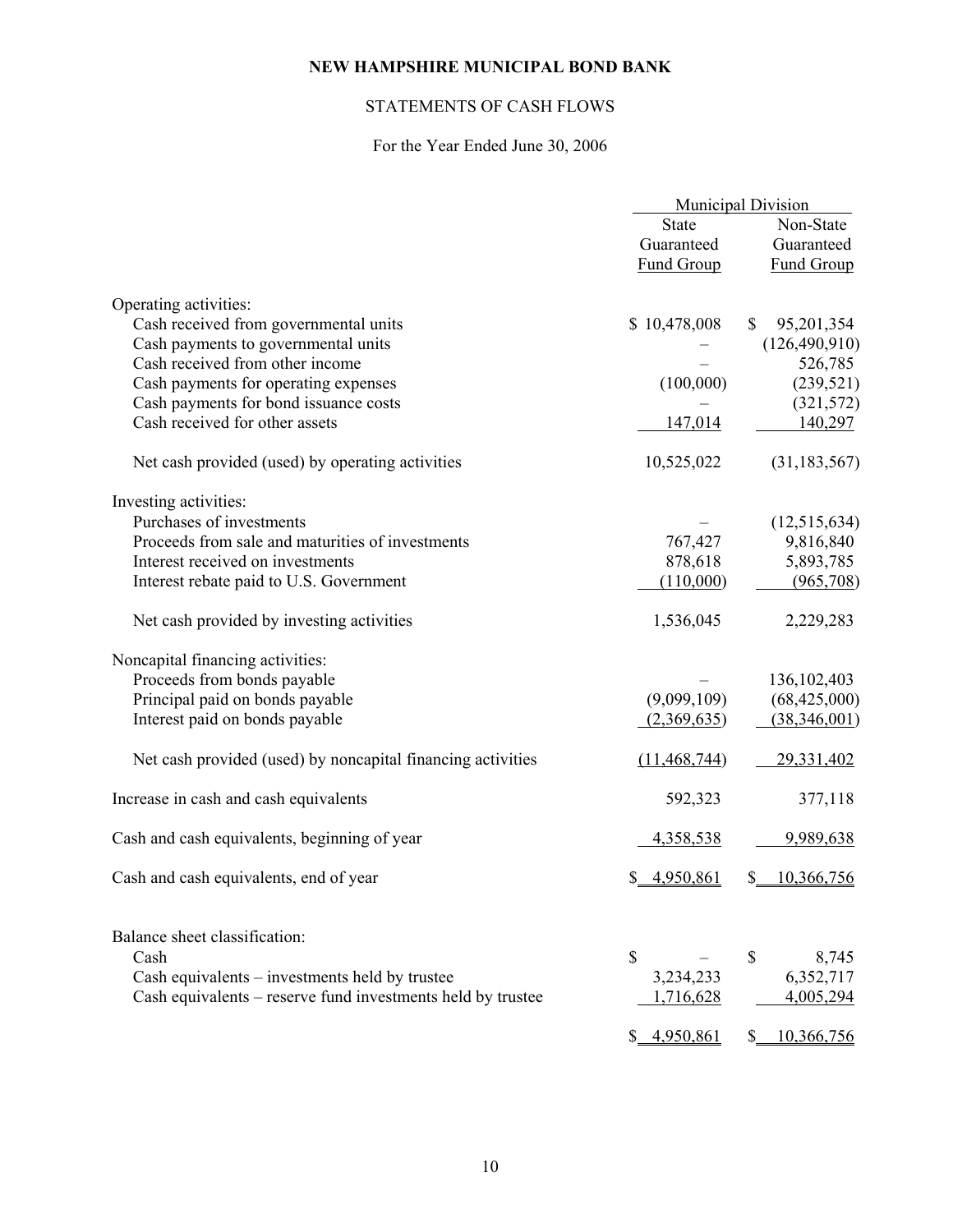|                                 | <b>Educational Institutions Division</b>         |                                                               |
|---------------------------------|--------------------------------------------------|---------------------------------------------------------------|
| Pinkerton Academy<br>Fund Group | Coe-Brown Northwood<br><b>Academy Fund Group</b> | <b>Total</b>                                                  |
| \$2,624,886<br>6,000<br>(7,200) | \$337,600<br>1,000<br>(800)                      | \$<br>108,641,848<br>(126, 490, 910)<br>533,785<br>(347, 521) |
|                                 |                                                  | (321, 572)<br>287,311                                         |
| 2,623,686                       | 337,800                                          | (17,697,059)                                                  |
| 1,465                           | 163                                              | (12,515,634)<br>10,584,267<br>6,774,031<br>(1,075,708)        |
| 1,465                           | 163                                              | 3,766,956                                                     |
| (1,675,000)<br>(949, 886)       | (220,000)<br>(117,600)                           | 136, 102, 403<br>(79, 419, 109)<br>(41, 783, 122)             |
| (2,624,886)<br>265              | (337,600)<br>363                                 | <u>14,900,172</u><br>970,069                                  |
| <u>23,537</u>                   | <u>22,268</u>                                    | <u>14,393,981</u>                                             |
| \$<br>23,802                    | \$22,631                                         | \$15,364,050                                                  |
| \$<br>23,802                    | \$<br>22,631                                     | \$<br>55,178<br>9,586,950<br>5,721,922                        |
| $\mathbb{S}_{-}$<br>23,802      | \$22,631                                         | \$15,364,050                                                  |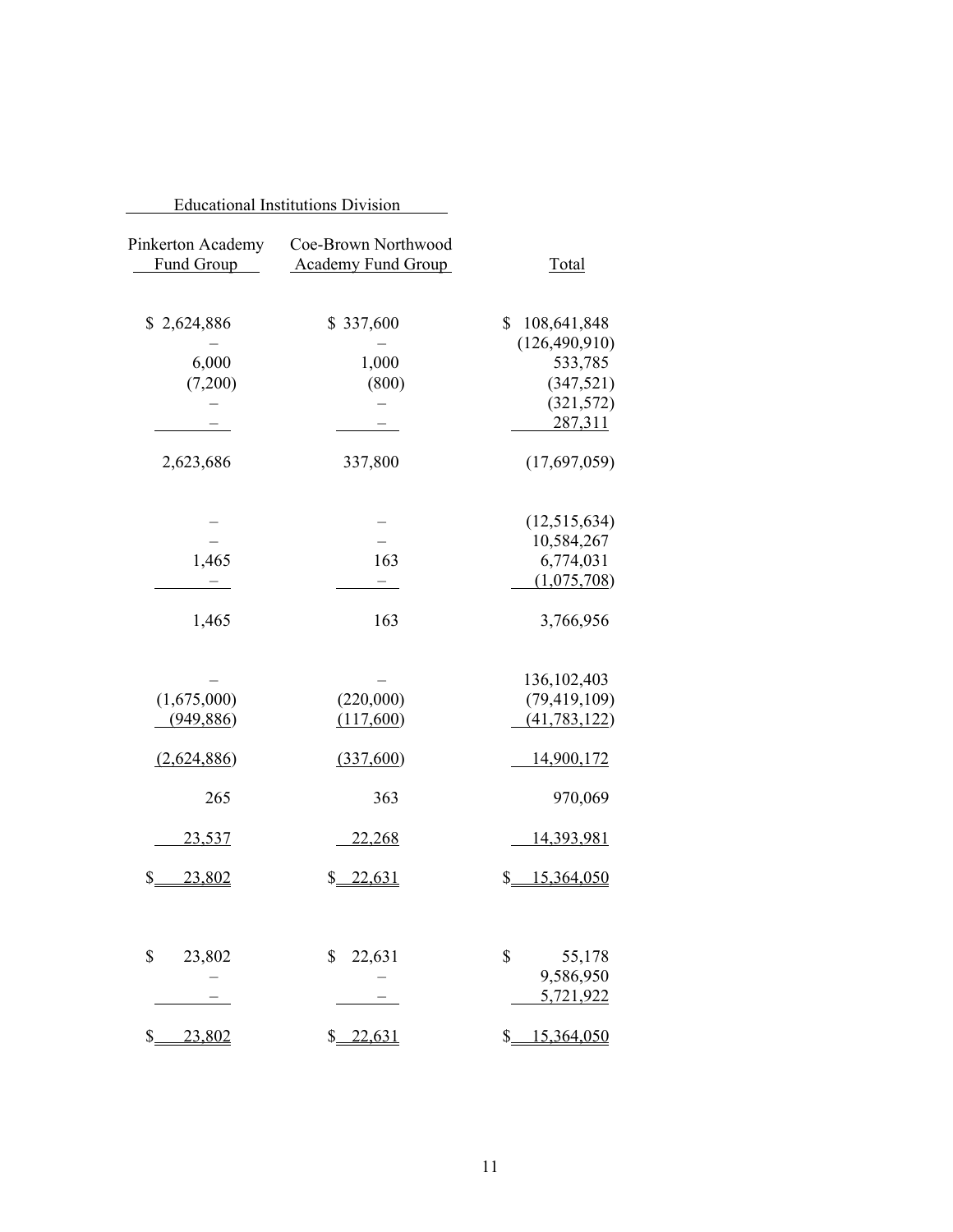# STATEMENTS OF CASH FLOWS (CONTINUED)

# For the Year Ended June 30, 2006

|                                                       | <b>Municipal Division</b> |                   |                    |
|-------------------------------------------------------|---------------------------|-------------------|--------------------|
|                                                       |                           | <b>State</b>      | Non-State          |
|                                                       |                           | Guaranteed        | Guaranteed         |
|                                                       |                           | <b>Fund Group</b> | <b>Fund Group</b>  |
| Reconciliation of operating income (loss) to net cash |                           |                   |                    |
| provided (used) by operating activities:              |                           |                   |                    |
| Operating income (loss)                               | \$                        | (341, 377)        | \$ (3,046,269)     |
| Adjustments to reconcile operating income (loss) to   |                           |                   |                    |
| net cash provided (used) by operating activities:     |                           |                   |                    |
| Interest income from investments                      |                           | (672, 129)        | (5,334,937)        |
| Net decrease in the fair value of investments         |                           | 752,375           | 4,720,948          |
| Amortization of rebates to governmental units         |                           |                   |                    |
| and bond issuance costs                               |                           | 147,015           | 644,965            |
| Interest expense on bonds payable                     |                           | 2,589,303         | 40,676,623         |
| Change in assets and liabilities:                     |                           |                   |                    |
| Loans receivable from governmental units              |                           | 7,892,109         | (66, 577, 410)     |
| Accrued interest receivable from governmental units   |                           | 236,979           | (1,835,826)        |
| Unamortized rebates to governmental units             |                           |                   |                    |
| and bond issuance costs                               |                           |                   | (504, 668)         |
| Due (to) from other funds                             |                           | (79, 253)         | 79,253             |
| Accounts payable and accrued liabilities              |                           |                   | (6,246)            |
| Net cash provided (used) by operating activities      |                           | \$10,525,022      | $\S(31, 183, 567)$ |

See accompanying notes to the financial statements.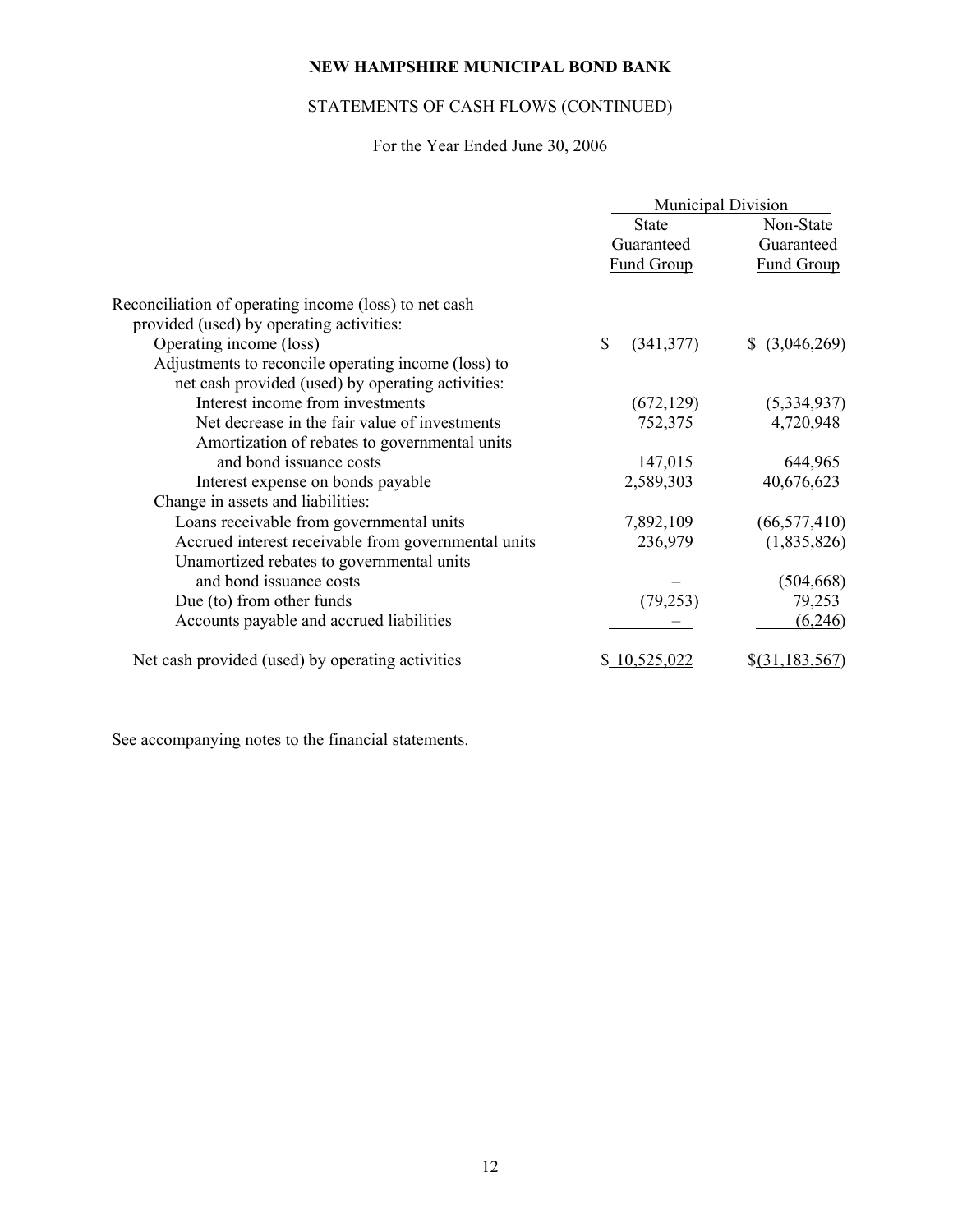|                                        | <b>Educational Institutions Division</b>         |                             |
|----------------------------------------|--------------------------------------------------|-----------------------------|
| Pinkerton Academy<br><b>Fund Group</b> | Coe-Brown Northwood<br><b>Academy Fund Group</b> | Total                       |
| \$<br>265                              | \$<br>363                                        | \$ (3,387,018)              |
| (1,465)                                | (163)                                            | (6,008,694)<br>5,473,323    |
| 946,204                                | 115,921                                          | 791,980<br>44,328,051       |
| 1,675,000<br>3,682                     | 220,000<br>1,679                                 | (56,790,301)<br>(1,593,486) |
|                                        |                                                  | (504, 668)                  |
| <u>\$2,623,686</u>                     | \$337.800                                        | (6,246)<br>\$(17,697,059)   |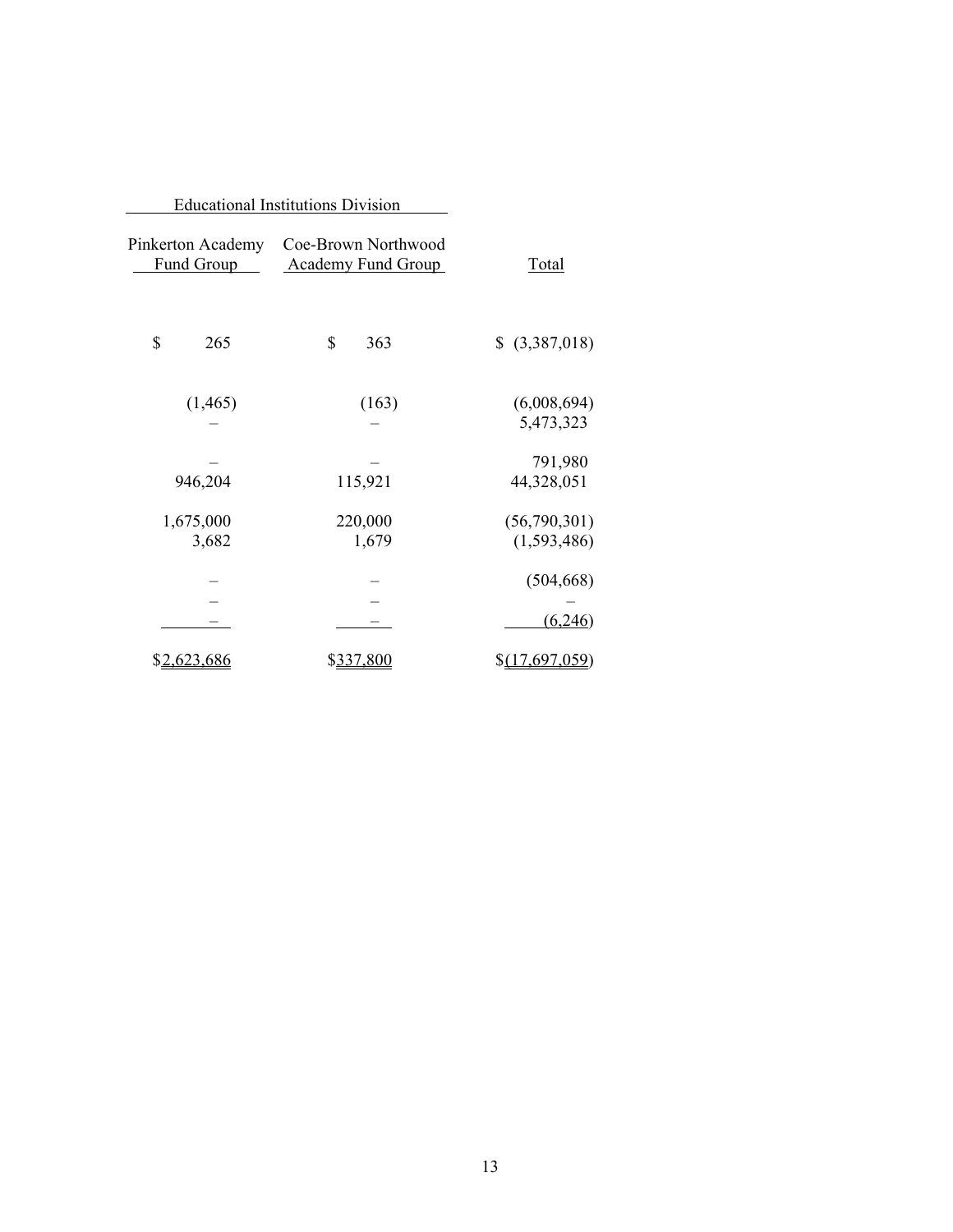#### NOTES TO FINANCIAL STATEMENTS

June 30, 2006

## **1. Organization**

 The New Hampshire Municipal Bond Bank (Bond Bank) was created in 1977 by Chapter 35-A (Act) of the State of New Hampshire (State) Revised Statutes Annotated. The Bond Bank is an instrumentality of the State, but is not a State agency and has no taxing authority. The Bond Bank has separate corporate and sovereign capacity and its board of directors is composed of the State Treasurer (who serves as director ex officio) and four directors appointed by the Governor and Executive Council. The Bond Bank has no oversight authority over any other entity.

 Under the Act, the Bond Bank is empowered to issue its bonds to make funds available to governmental units having the power to levy taxes (county, city, town, school district, village district or other body corporate and politic), through the purchase by the Bond Bank of their municipal bonds. The governmental units enter into loan agreements with the Bond Bank pursuant to which they issue municipal bonds. Accordingly, the Bond Bank enables governmental units to issue debt at a lower cost of borrowing and on more favorable terms than would be possible by financing on their own. As discussed below, the Act was amended in 1982 to establish the Educational Institutions Division.

To achieve its purpose, the Bond Bank operates the following divisions and programs:

#### *Municipal Division*

 **State Guaranteed** bonds issued are not a debt of the State of New Hampshire, and the State is not liable on such bonds. However, the municipal bonds purchased by the Bond Bank are guaranteed as to payment of principal and interest by a pledge of the full faith and credit of the State of New Hampshire.

 **Non-State Guaranteed** bonds issued are not a debt of the State of New Hampshire, and the State is not liable on such bonds.

 Since its inception, the Bond Bank has issued bonds for its Non-State Guaranteed program pursuant to a General Resolution adopted on December 1, 1978, as amended from time to time (the "1978 Resolution"). On July 14, 2005, the Bond Bank adopted a new General Resolution (the "2005 Resolution"). While substantially similar to the 1978 Resolution, the 2005 Resolution contains a number of improvements, including a flexible reserve fund sizing requirement, some changes in permitted investments, the ability to meet its reserve fund requirement with surety bond policies and other credit facilities, and a streamlined approach to calling bonds for early redemption. Bonds issued under the 2005 Resolution are separately secured from all other bonds of the Bond Bank, including those issued under the 1978 Resolution. The adoption of the 2005 Resolution has not resulted in any substantive change to the Bond Bank's overall program. Total assets and liabilities of the 2005 Resolution, which are reported under the Non-State Guaranteed Fund Group, were approximately \$48,000,000 at June 30, 2006, consisting entirely of loans to governmental units and bonds payable.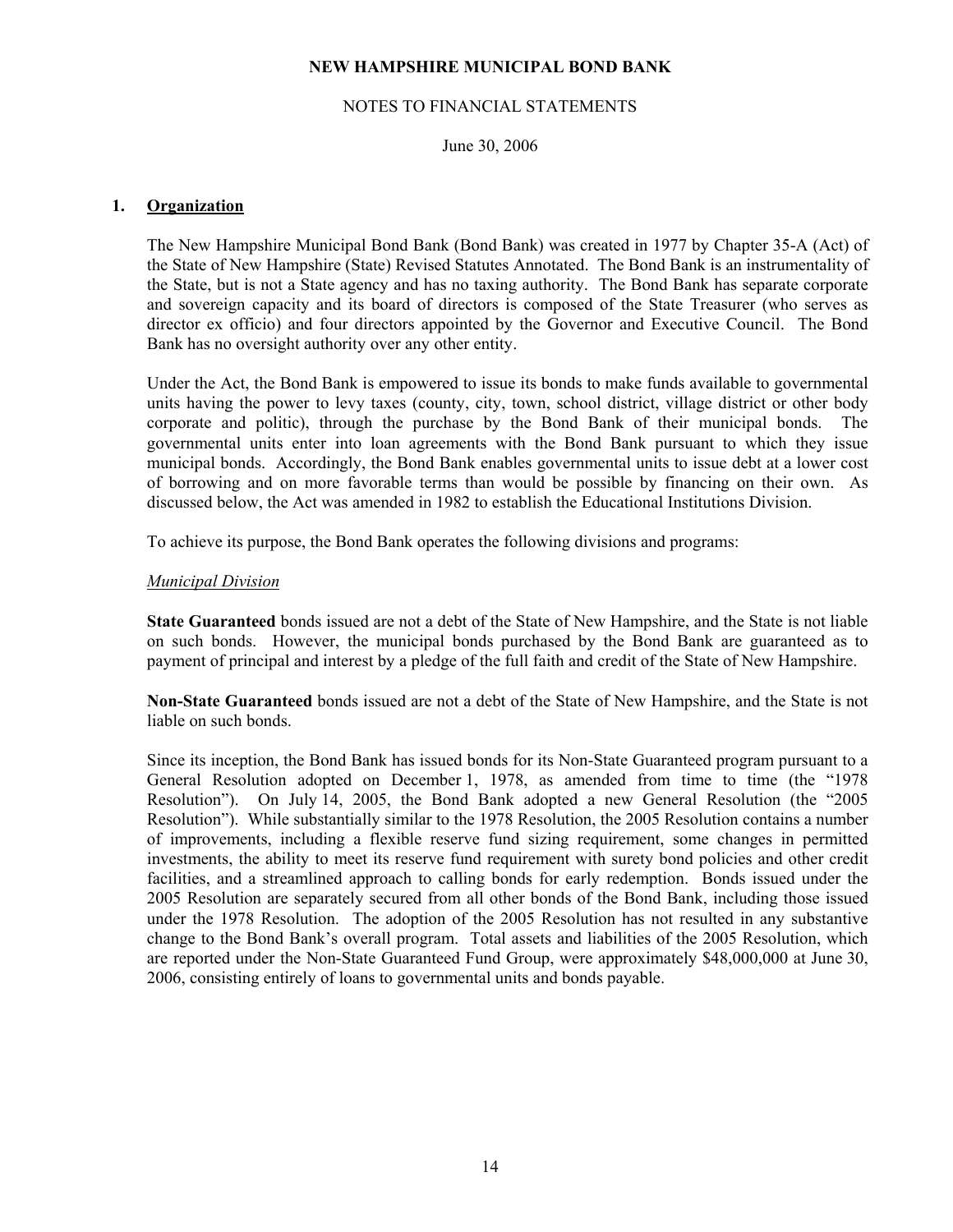## NOTES TO FINANCIAL STATEMENTS

June 30, 2006

## **1. Organization (Continued)**

#### *Educational Institutions Division*

 **Pinkerton Academy and Coe-Brown Northwood Academy Programs**: Effective February 19, 1982 (and as modified July 11, 1998), the State Legislature enacted the "New Hampshire Municipal Bond Bank Educational Institutions Bond Financing Act", to assist certain elementary, secondary education institutions, or any other institution which provides a program of education within the state which is preparatory of secondary, postsecondary, or higher education, to finance the construction and improvement of their facilities.

 No State appropriations are made to the Bond Bank. Fees and charges are authorized to be charged by the Bond Bank for the use of its services or facilities. These fees and charges, along with income from investments, provide for the annual operating costs of the Bond Bank.

#### **2. Significant Accounting Policies**

#### *Proprietary Fund Accounting*

 The Bond Bank is accounted for as an Enterprise Fund. An Enterprise Fund is used to account for an operation where periodic determination, on an accrual basis, of revenues earned, expenses incurred and net income is appropriate. Accordingly, the Bond Bank recognizes revenues in the period earned and expenses in the period incurred.

 The Bond Bank complies with GASB Statement No. 20, *Accounting and Financial Reporting for Proprietary Funds and other Governmental Entities that Use Proprietary Fund Accounting*. Under the provisions of this statement, the Bond Bank applies all applicable GASB pronouncements as well as Financial Accounting Standards Board (FASB) Statements, Accounting Principals Board (APB) Opinions, and Accounting Research Bulletins (ARBs) issued on or before November 30, 1989, unless those pronouncements conflict with or contradict GASB pronouncements. As permitted by GASB No. 20, the Bond Bank has elected not to comply with the FASB Statements and Interpretations issued after November 30, 1989.

 The financial statements are prepared in accordance with Governmental Accounting Standards Board Statements No. 34, *Basic Financial Statements – and Management's Discussion and Analysis – for State and Local Governments*, No. 37, *Basic Financial Statements – and Management's Discussion and Analysis – for State and Local Governments: Omnibus – an amendment of GASB Statement No. 21 and No. 34*, and No. 38, *Certain Financial Statement Note Disclosures* (the Statements).

#### *Federal Income Taxes*

 It is the opinion of management that the Bond Bank is exempt from federal income taxes under Internal Revenue Code Section 115. However, the Bond Bank is subject to the arbitrage rebate requirements of Section 148 of the Internal Revenue Code. Section 148 requires that any arbitrage profit earned on the proceeds of tax-exempt bonds issued after 1985 must be rebated to the federal government at least once every five years, with the balance rebated no later than 60 days after the retirement of the bonds.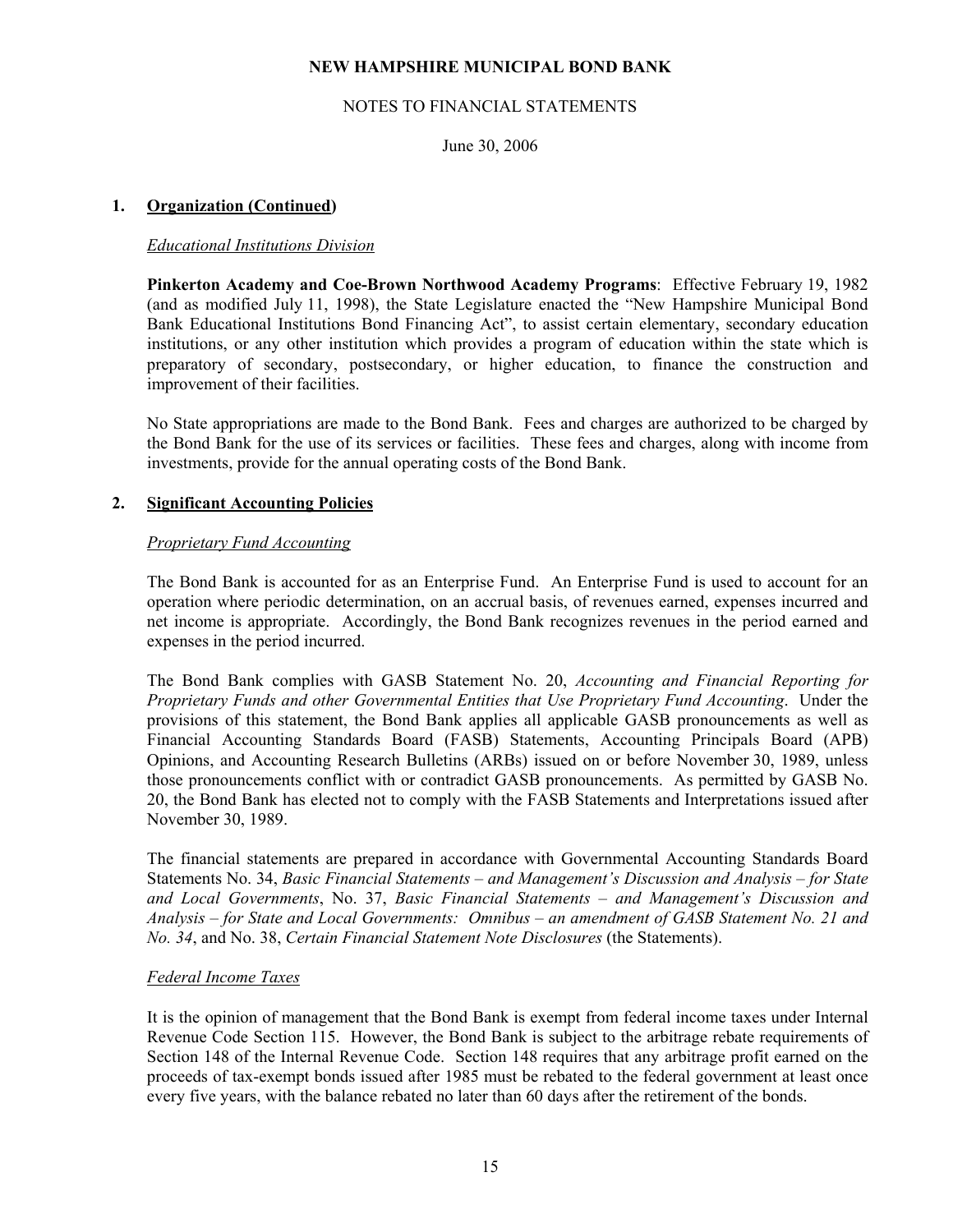#### NOTES TO FINANCIAL STATEMENTS

## June 30, 2006

## **2. Significant Accounting Policies (Continued)**

 Arbitrage rebate expense, which is presented as a reduction in the amount of interest income from investments, for the year ended June 30, 2006 was \$213,742 and \$593,340 for the State Guaranteed and Non-State Guaranteed Fund Groups, respectively.

#### *Cash and Cash Equivalents*

 The Bond Bank considers all checking and savings deposits and highly liquid investments with original maturities of three months or less to be cash equivalents.

#### *Investments*

 Investments are carried at fair value. Changes in fair value are recorded as net increase or decrease in the fair value of investments on the statements of revenues, expenses and changes in fund equity.

#### *Bond Discounts, Premiums and Issuance Costs*

 Costs associated with issuing debt, which are generally paid by means of fees collected from governmental units, are expensed in the year incurred. Bond issuance costs and original issue discounts or premiums associated with the Series 1993, 1996, 1998, 2002, 2003, 2004 and 2005 refunding bond issues were not offset by fees collected from governmental units, thus they were deferred and are being amortized to interest expense over the life of the refunding bond issues using the straight-line method. For each refunding, bond discounts (premiums) are presented as a reduction of (increase to) the face amount of bonds payable (note 4), whereas issuance costs are recorded as deferred charges included in other assets.

#### *Advanced Refundings*

 All advanced refundings completed subsequent to July 1, 1993 within the Bond Bank's municipal division are accounted for in accordance with the provisions of GASB Statement No. 23, *Accounting and Financial Reporting for Refundings of Debt Reported by Proprietary Activities*. Under GASB Statement No. 23, the difference between the reacquisition price and the net carrying amount of the old debt is deferred and amortized as a component of interest expense over the remaining life of the old debt, or the life of the new debt, whichever is shorter, using the straight-line method. The unamortized portion of the deferred amount is reported as a reduction of the face amount of the bonds payable (note 4). Amortization for the year ended June 30, 2006 was \$536,436 and \$2,078,606 for the State Guaranteed and Non-State Guaranteed Fund Groups, respectively.

 The gains, losses and economic benefits of advance refundings completed within the Educational Institutions Division inure to the respective institution and not the Bond Bank.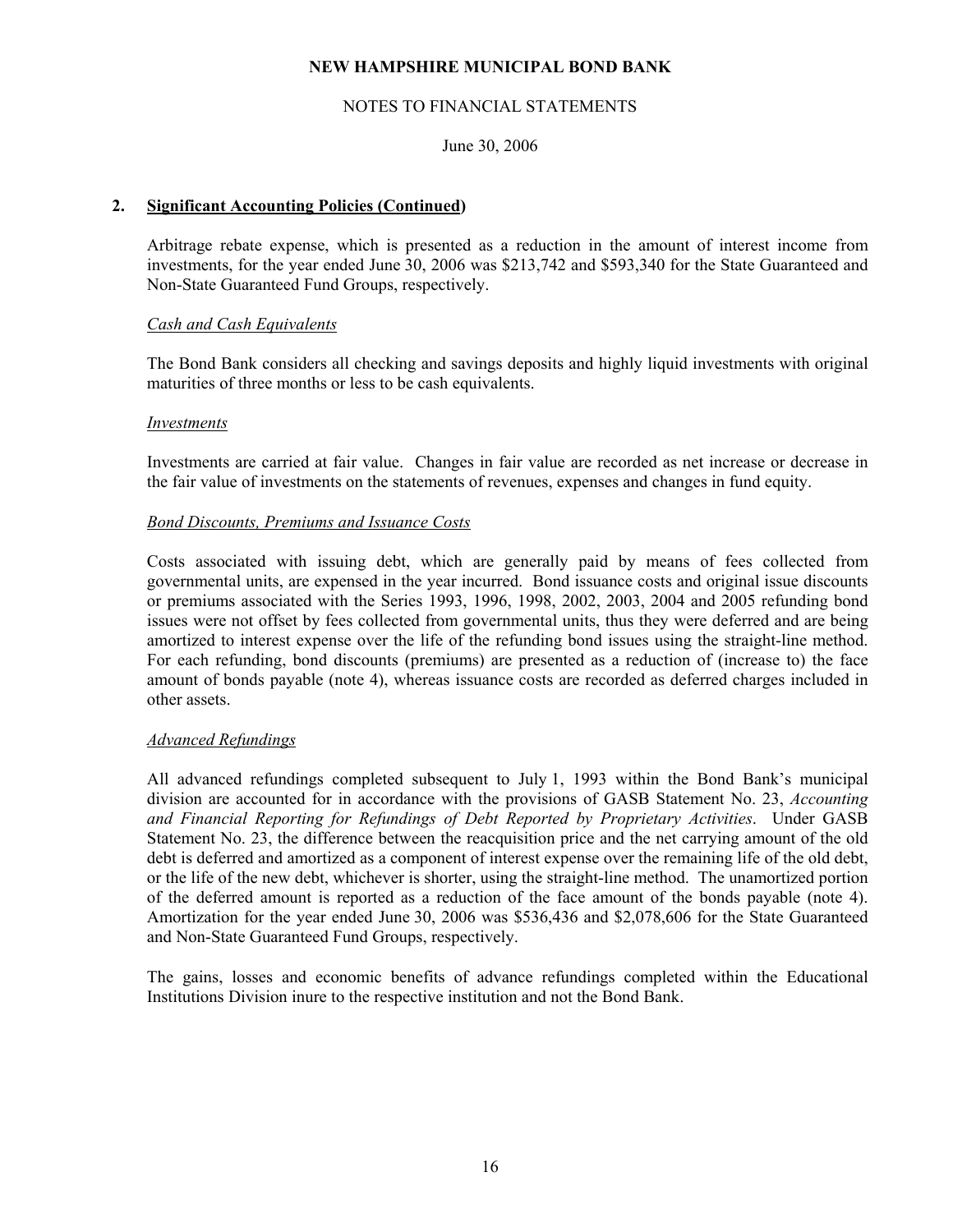## NOTES TO FINANCIAL STATEMENTS

June 30, 2006

## **2. Significant Accounting Policies (Continued)**

#### *Management Estimates*

 The preparation of financial statements in conformity with accounting principles generally accepted in the United States of America requires the Bond Bank to make estimates and assumptions that affect the amount of assets and liabilities and disclosure of contingent assets and liabilities at the date of the financial statements and the reported amounts of revenues and expenses during the reporting period. Actual results could differ from those estimates.

#### *Total Columns*

 The "total" columns contain the totals of the similar accounts of the various funds. Since the assets of the funds are restricted, the combination of the accounts, including assets therein, is for convenience only and does not indicate that the combined assets are available in any manner other than that provided for in the separate funds.

#### **3. Cash, Cash Equivalents and Investments**

 Cash includes funds held in interest bearing demand deposit and savings accounts, which are fully insured by the Federal Deposit Insurance Corporation, and amounts on deposit with the New Hampshire Public Deposit Investment Pool (established pursuant to Sections 383:22-24 of the New Hampshire Revised Statutes Annotated), of \$55,178 as of June 30, 2006.

 Investments held by trustee and Reserve Fund investments held by trustee consist primarily of U.S. Government and Government Agency obligations and shares of money market funds which invest in U.S. Government and Government Agency obligations. All investments are held by a trustee in the Bond Bank's name.

 Reserve Fund investments held by trustee are restricted for payment of future debt service on the reserve fund portion of all outstanding bond issues. Pursuant to the Act and respective Bond Resolutions, the Municipal Division of the Bond Bank is required to maintain a debt service reserve fund which is equal to the maximum amount of bond principal and interest payable in any succeeding calendar year, to the extent that the funds are receivable from governmental units. Such reserves would be used to provide for payment of debt service in the event that one or more governmental units defaults in its payments.

 As permitted by the bond resolution, any funds not required for loans to government units or deposit to reserve funds, may be held by the Bond Bank as unrestricted investments. These amounts are classified as investments held by trustee within the accompanying balance sheets.

 Reserve Fund investments and investments held by trustee must be invested in any of the following obligations; (a) direct obligations of the United States of America or direct obligations of the State or obligations for which the faith and credit of the United States of America or the State is pledged to provide for the payment of the principal and interest, (b) any bond, debenture, note, participation or other similar obligation issued by the Federal National Mortgage Association, and (c) any other obligation of the United States of America or any Federal agencies which may then be purchased with funds belonging to the State or held in the State Treasury.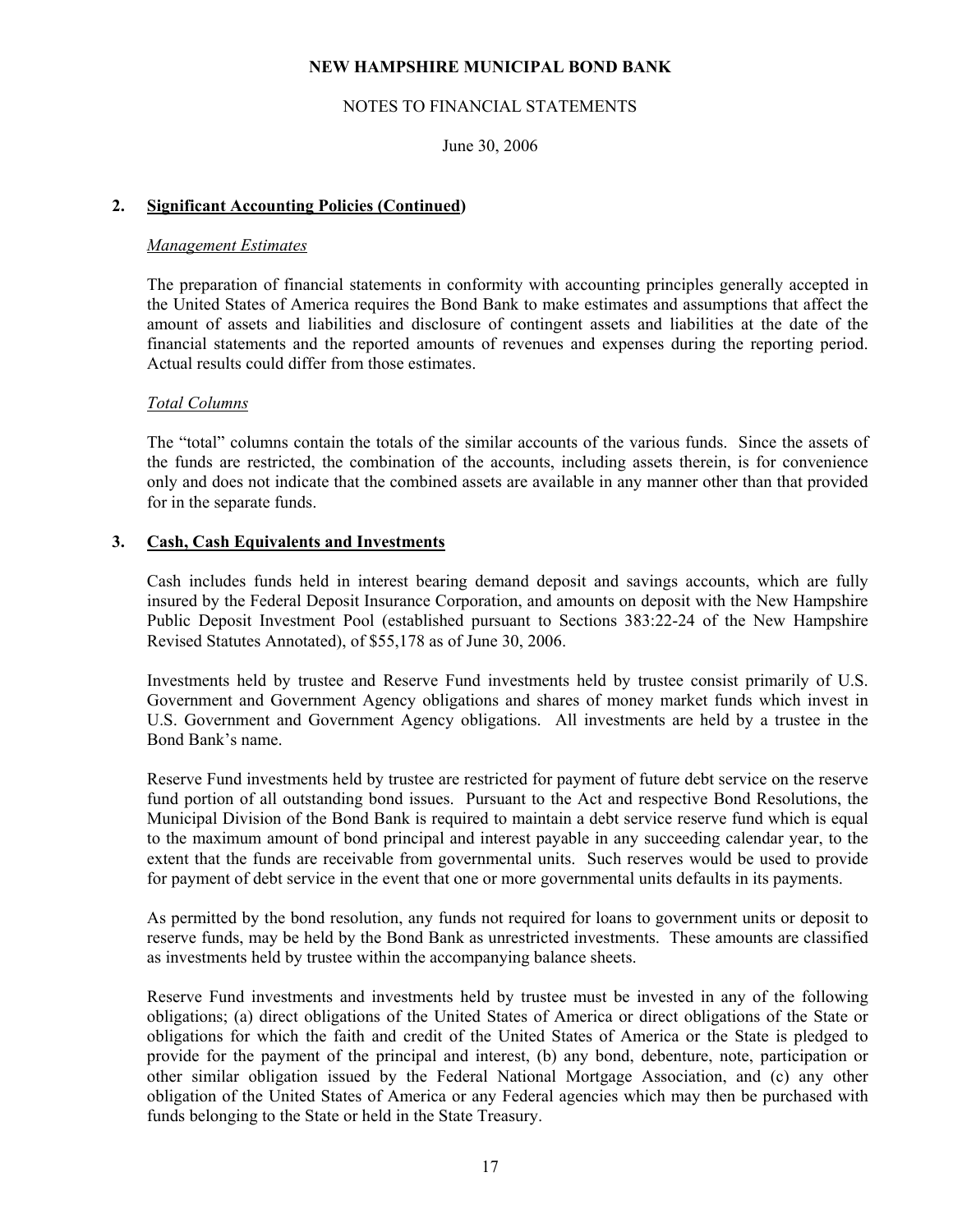#### NOTES TO FINANCIAL STATEMENTS

#### June 30, 2006

#### **3. Cash, Cash Equivalents and Investments (Continued)**

 Investments of the Bond Bank consist of short-term money market funds and other investments which are 100% collateralized by government securities. At June 30, 2006, investments are categorized as follows:

|                                           | Fair Value  |                    |
|-------------------------------------------|-------------|--------------------|
|                                           | Cash        | U.S. Government    |
|                                           | Equivalents | <b>Obligations</b> |
| Investments held by trustee:              |             |                    |
| <b>State Guaranteed Fund Group</b>        | 3,234,233   | S                  |
| Non-State Guaranteed Fund Group           | 6,352,717   |                    |
|                                           | 9,586,950   |                    |
| Reserve fund investments held by trustee: |             |                    |
| <b>State Guaranteed Fund Group</b>        | 1,716,628   | 9,347,118          |
| Non-State Guaranteed Fund Group           | 4,005,294   | 109,765,079        |
|                                           | 5,308,872   | 19.112.197         |

As a means of limiting its exposure to fair value losses arising from rising interest rates, the Bond Bank's investment policy provides that investment maturities be closely matched with future bond principal and interest requirements, which are the primary use of invested assets. The Bond Bank's general practice has been to hold all debt securities to their maturity, at which point the funds are needed to make required bond principal and interest payments for the respective resolutions. The following table provides information on future maturities of the Bond Bank's investment in U.S. government obligations as of June 30, 2006:

| <b>Maturities</b>   | <b>State</b><br>Guaranteed<br>Fund Group | % of<br>Total | Non-State<br>Guaranteed<br>Fund Group | $%$ of<br><b>Total</b> |
|---------------------|------------------------------------------|---------------|---------------------------------------|------------------------|
| Less than one year  | \$1,226,650                              | 13.12%        | 9,275,430                             | 8.45%                  |
| One to five years   | 5,532,530                                | 59.19         | 27,487,980                            | 25.04                  |
| Six to ten years    | 2,369,867                                | 25.36         | 40,134,342                            | 36.57                  |
| More than ten years | 218,071                                  | 2.33          | 32,867,327                            | 29.94                  |
|                     | \$9.347.118                              | 100.00%       | \$109,765,079                         | 100.00%                |

For an investment, custodial credit risk is the risk that, in the event of the failure of the counterparty, the Bond Bank will not be able to recover the value of its investments or collateral securities that are in the possession of an outside party. The Bond Bank's investments are held by Flagship Bank, a state-charted and publicly traded commercial bank which is a wholly owned subsidiary of Chittenden Corporation. Management of the Bond Bank is not aware of any issues with respect to custodial credit risk at Flagship Bank at June 30, 2006.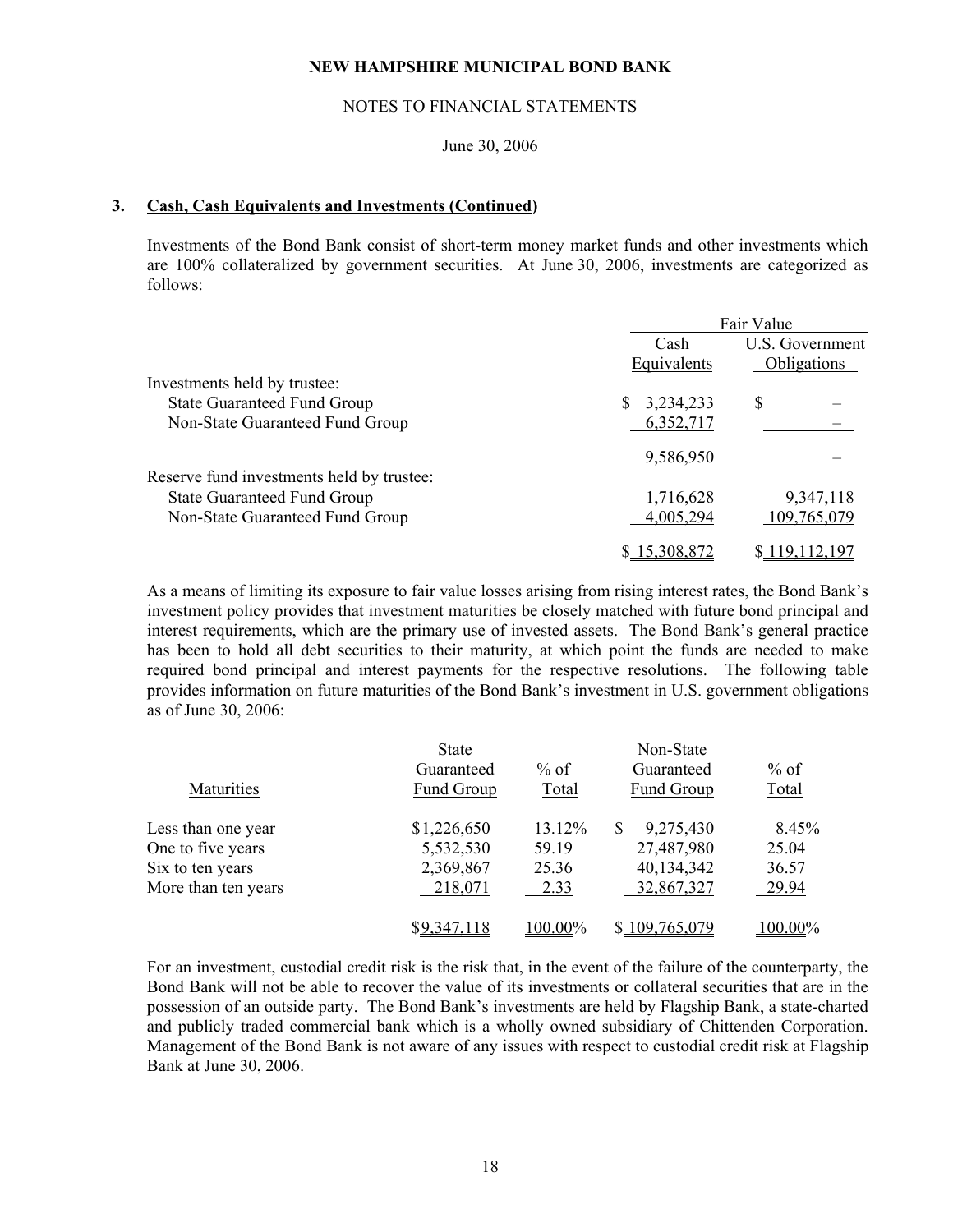## NOTES TO FINANCIAL STATEMENTS

## June 30, 2006

## **4. Bonds Payable**

Bonds payable at June 30, 2006, by program, are as follows:

| <b>State Guaranteed</b>                   | 44,885,078<br>S. |
|-------------------------------------------|------------------|
| Non-State Guaranteed                      | 856,017,520      |
| <b>Educational Institutions Division:</b> |                  |
| Pinkerton Academy                         | 18,935,000       |
| Coe-Brown Northwood Academy               | 2,175,000        |

\$ 922,012,598

Following is a comprehensive summary of bonds payable by program at June 30, 2006:

# **Municipal Division – State Guaranteed**

Bonds payable consist of the following at June 30, 2006:

| Series 1992 D Bonds, maturing January 15, 1994 to January 15, |                         |
|---------------------------------------------------------------|-------------------------|
| 2007, with interest ranging from 5.25% to 5.8%                | $\mathbb{S}$<br>105,000 |
| Series 1994 D Bonds, maturing August 15, 1995 to August 15,   |                         |
| 2014, with interest ranging from 4.25% to 6.45%               | 820,814                 |
| Series 1994 E Bonds, maturing August 15, 2001 to August 15,   |                         |
| 2014, with interest ranging from 5.25% to 6.25%               | 275,000                 |
| Series 1996 B Refunding Bonds, maturing July 15, 1997 to      |                         |
| July 15, 2006, with interest ranging from 4% to 5%            | 540,000                 |
| Series 1997 B Bonds, maturing August 15, 1998 to August 15,   |                         |
| 2017, with interest ranging from 4.6% to 5.2%                 | 6,385,000               |
| Series 1997 D Bonds, maturing January 15, 1999 to January 15, |                         |
| 2013, with interest ranging from 4.15% to 4.9%                | 3,190,000               |
| Series 1998 B Refunding Bonds, maturing February 15, 1999 to  |                         |
| August 15, 2014, with interest ranging from 3.75% to 4.75%    | 2,990,000               |
| Series 2003 B Refunding Bonds, maturing August 15, 2003 to    |                         |
| February 15, 2012, with interest ranging from 2% to 5%        | 28,140,000              |
| Series 2003 G Refunding Bonds, maturing February 15, 2004     |                         |
| to August 15, 2012, with interest ranging from $2\%$ to $4\%$ | 3,455,000               |
|                                                               | 45,900,814              |
| Net unamortized original issue premium on Series 1993 F,      |                         |
| 1996 B, 1998 B, 2003 B and 2003 G Refunding Bonds             | 1,191,626               |
| Unamortized deferred loss on Series 1993 F, 1996 B,           |                         |
| 1998 B, 2003 B and 2003 G advance refundings                  | (2,207,362)             |
| Bonds payable                                                 | 44,885,078              |
| Current portion                                               | 8,034,841               |
|                                                               |                         |
| Noncurrent portion                                            | \$ 36,850,237           |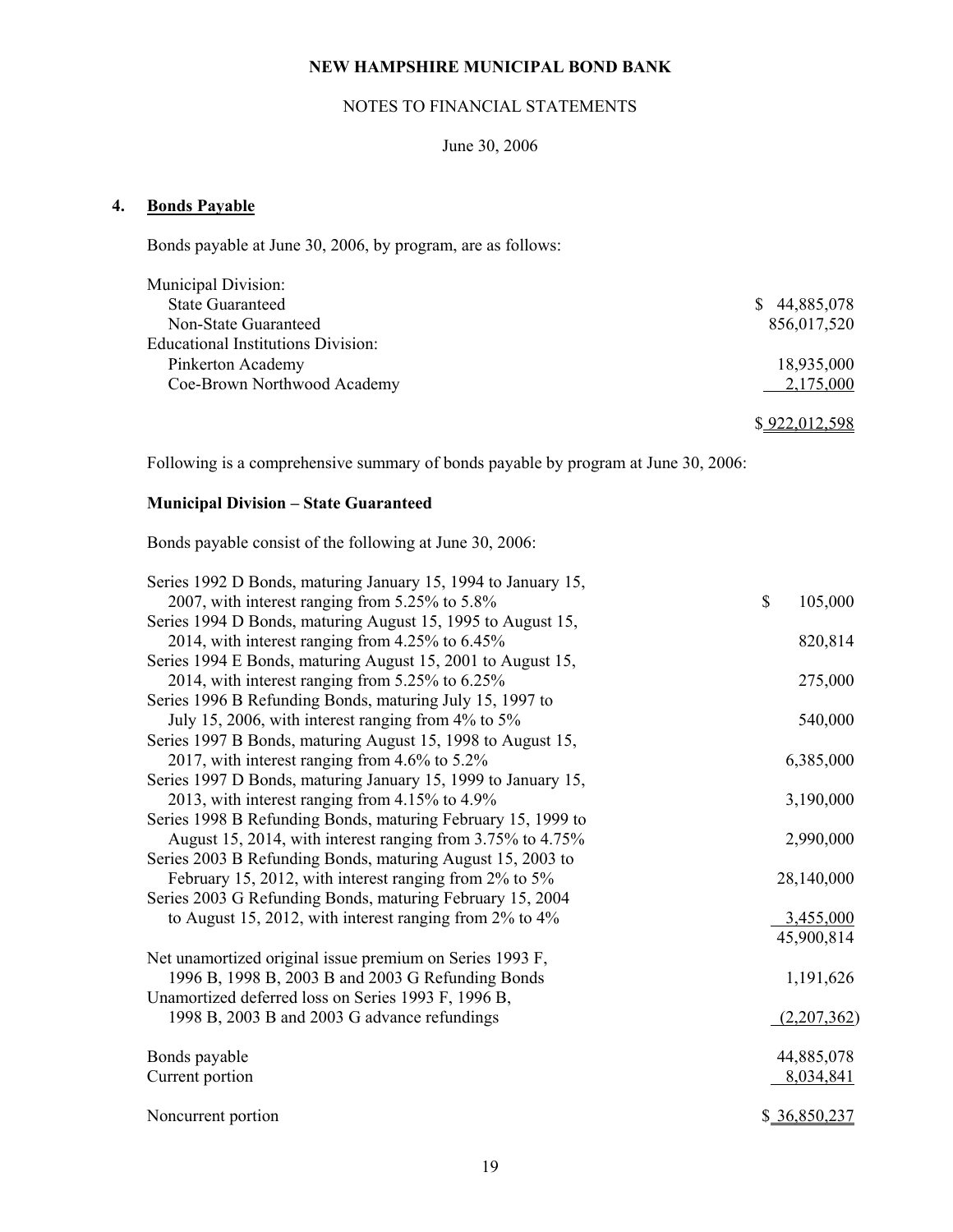## NOTES TO FINANCIAL STATEMENTS

## June 30, 2006

# **4. Bonds Payable (Continued)**

The above bonds payable will mature as follows, with interest payable semiannually:

| Fiscal year     |              |                 |               |
|-----------------|--------------|-----------------|---------------|
| Ending June 30, | Principal    | Interest        | Total         |
| 2007            | 8,199,667    | \$<br>1,987,771 | \$10,187,438  |
| 2008            | 8,345,636    | 1,643,245       | 9,988,881     |
| 2009            | 6,881,195    | 1,330,531       | 8,211,726     |
| 2010            | 7,318,108    | 1,068,318       | 8,386,426     |
| 2011            | 4,436,165    | 773,288         | 5,209,453     |
| $2012 - 2016$   | 9,710,043    | 1,690,800       | 11,400,843    |
| $2017 - 2018$   | 1,010,000    | 61,100          | 1,071,100     |
|                 | \$45,900,814 | 8,555,053       | \$ 54,455,867 |

# **Municipal Division – Non-State Guaranteed**

Bonds payable consist of the following at June 30, 2006:

| Series 1994 A Bonds, maturing November 1, 1994 to November 1, |                 |
|---------------------------------------------------------------|-----------------|
| 2006, with interest ranging from 2.9% to 4.95%                | \$<br>2,250,000 |
| Series 1996 A Refunding Bonds, maturing August 15, 1996 to    |                 |
| January 15, 2008, with interest ranging from 3.75% to 5.75%   | 5,155,000       |
| Series 1996 C Bonds, maturing August 15, 1997 to August 15,   |                 |
| 2016, with interest ranging from $5.625\%$ to $5.75\%$        | 13,330,000      |
| Series 1996 D Bonds, maturing January 15, 1998 to January 15  |                 |
| 2017, with interest ranging from 5.4% to 5.5%                 | 1,085,000       |
| Series 1997 A Bonds, maturing August 15, 1998 to August 15    |                 |
| 2017, with interest ranging from $4.7\%$ to $5.3\%$           | 1,565,000       |
| Series 1997 C Bonds, maturing January 15, 1999 to January 15, |                 |
| 2013, with interest ranging from 4.3% to 4.95%                | 755,000         |
| Series 1998 A Refunding Bonds, maturing February 15, 1999 to  |                 |
| August 15, 2018, with interest ranging from 3.9% to 5%        | 14,930,000      |
| Series 1999 A Bonds, maturing January 15, 2000 to January 15, |                 |
| 2029, with interest ranging from 4% to 4.9%                   | 12,510,000      |
| Series 1999 B Bonds, maturing August 15, 2000 to August 15    |                 |
| 2019, with interest ranging from 4.5% to 5.25%                | 23,545,000      |
| Series 1999 C Bonds, maturing January 15, 2001 to January 15, |                 |
| 2020, with interest ranging from 5.375% to 5.75%              | 8,030,000       |
| Series 2000 A Bonds, maturing August 15, 2001 to August 15,   |                 |
| 2020, with interest ranging from 5.125% to 5.5%               | 9,165,000       |
| Series 2000 B Bonds, maturing January 15, 2002 to January 15, |                 |
| 2021, with interest ranging from 4.75% to 5.25%               | 3,120,000       |
| Series 2001 A Bonds, maturing August 15, 2002 to August 15,   |                 |
| 2021, with interest ranging from 4.125% to 5%                 | 33,270,000      |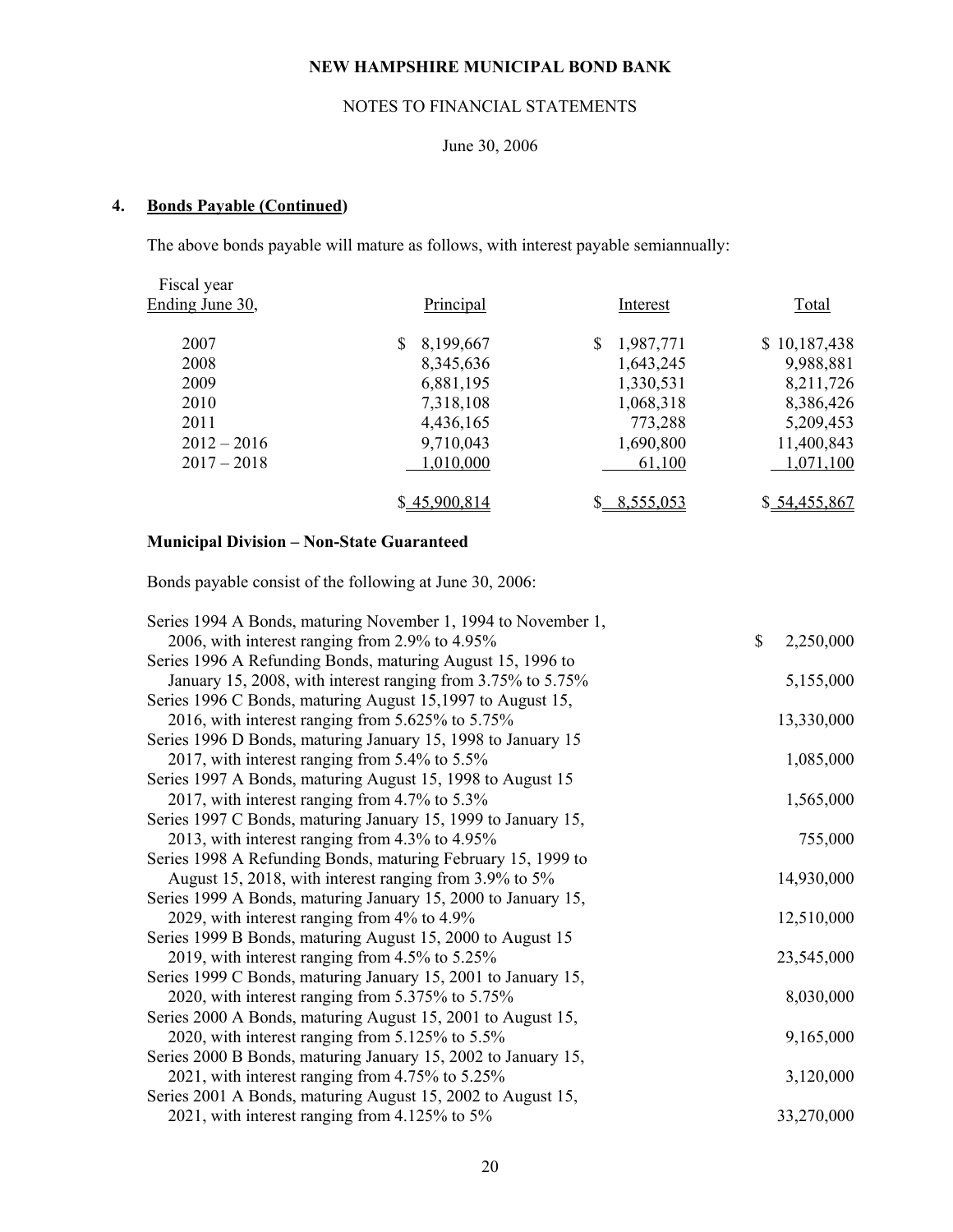# NOTES TO FINANCIAL STATEMENTS

# June 30, 2006

# **4. Bonds Payable (Continued**)

# **Municipal Division – Non-State Guaranteed**

| Series 2002 A Bonds, maturing June 15, 2003 to June 15, 2022,           |              |            |
|-------------------------------------------------------------------------|--------------|------------|
| with interest ranging from 3.5% to 4.75%                                | $\mathbb{S}$ | 4,425,000  |
| Series 2002 B Bonds, maturing August 15, 2003 to August 15,             |              |            |
| 2022, with interest ranging from 3% to 5%                               |              | 61,630,000 |
| Series 2002 C Bonds, maturing August 15, 2003 to August 15,             |              |            |
| 2022, with interest ranging from 3% to 4.75%                            |              | 20,040,000 |
| Series 2002 D Refunding Bonds, maturing August 15, 2003 to August 15,   |              |            |
| 2016, with interest ranging from 2% to 5%                               |              | 79,590,000 |
| Series 2002 E Bonds, maturing January 15, 2004 to January 15,           |              |            |
| 2023, with interest ranging from 4.25% to 4.9%                          |              | 11,215,000 |
| Series 2002 F Refunding Bonds, maturing August 15, 2003 to August 15,   |              |            |
| 2008, with interest ranging from 2% to 3.2%                             |              | 2,175,000  |
| Series 2003 A Refunding Bonds, maturing August 15, 2003 to February 15, |              |            |
| 2012, with interest ranging from $2\%$ to $5\%$                         |              | 25,260,000 |
| Series 2003 C Bonds, maturing August 15, 2004 to August 15, 2023,       |              |            |
| with interest ranging from $3\%$ to $6\%$                               |              | 71,330,000 |
| Series 2003 D Bonds, maturing August 15, 2004 to August 15, 2023,       |              |            |
| with interest ranging from 2% to 5%                                     |              | 12,600,000 |
| Series 2003 E Bonds, maturing August 15, 2004 to August 15, 2023,       |              |            |
| with interest ranging from $3.5\%$ to $5.25\%$                          |              | 41,920,000 |
| Series 2003 F Bonds, maturing January 15, 2005 to January 15, 2024,     |              |            |
| with interest ranging from $4\%$ to $5\%$                               |              | 48,880,000 |
| Series 2004 A Refunding Bonds, maturing August 15, 2005 to February 15, |              |            |
| 2020, with interest ranging from $2\%$ to $5\%$                         |              | 73,650,000 |
| Series 2004 B Bonds, maturing August 15, 2005 to August 15, 2024 with   |              |            |
| interest ranging from 3% to 5%                                          |              | 99,740,000 |
| Series 2004 C Bonds, maturing January 15, 2006 to January 15, 2025 with |              |            |
| interest ranging from 3.75% to 5%                                       |              | 5,645,000  |
| Series 2005 A Refunding Bonds, maturing August 15, 2009 to August 15,   |              |            |
| 2020 with interest ranging from 3% to 5%                                |              | 34,035,000 |
| Series 2005 B Bonds, maturing August 15, 2006 to August 15, 2025 with   |              |            |
| interest ranging from 4% to 5%                                          |              | 65,640,000 |
| Series 2005 C Bonds, maturing March 15, 2006 to March 15, 2028 with     |              |            |
| interest ranging from 3% to 5%                                          |              | 22,425,000 |
| Series 2005 D Bonds, maturing July 15, 2006 to July 15, 2025 with       |              |            |
| interest ranging from 3% to 5%                                          |              | 47,505,000 |
|                                                                         |              |            |

856,415,000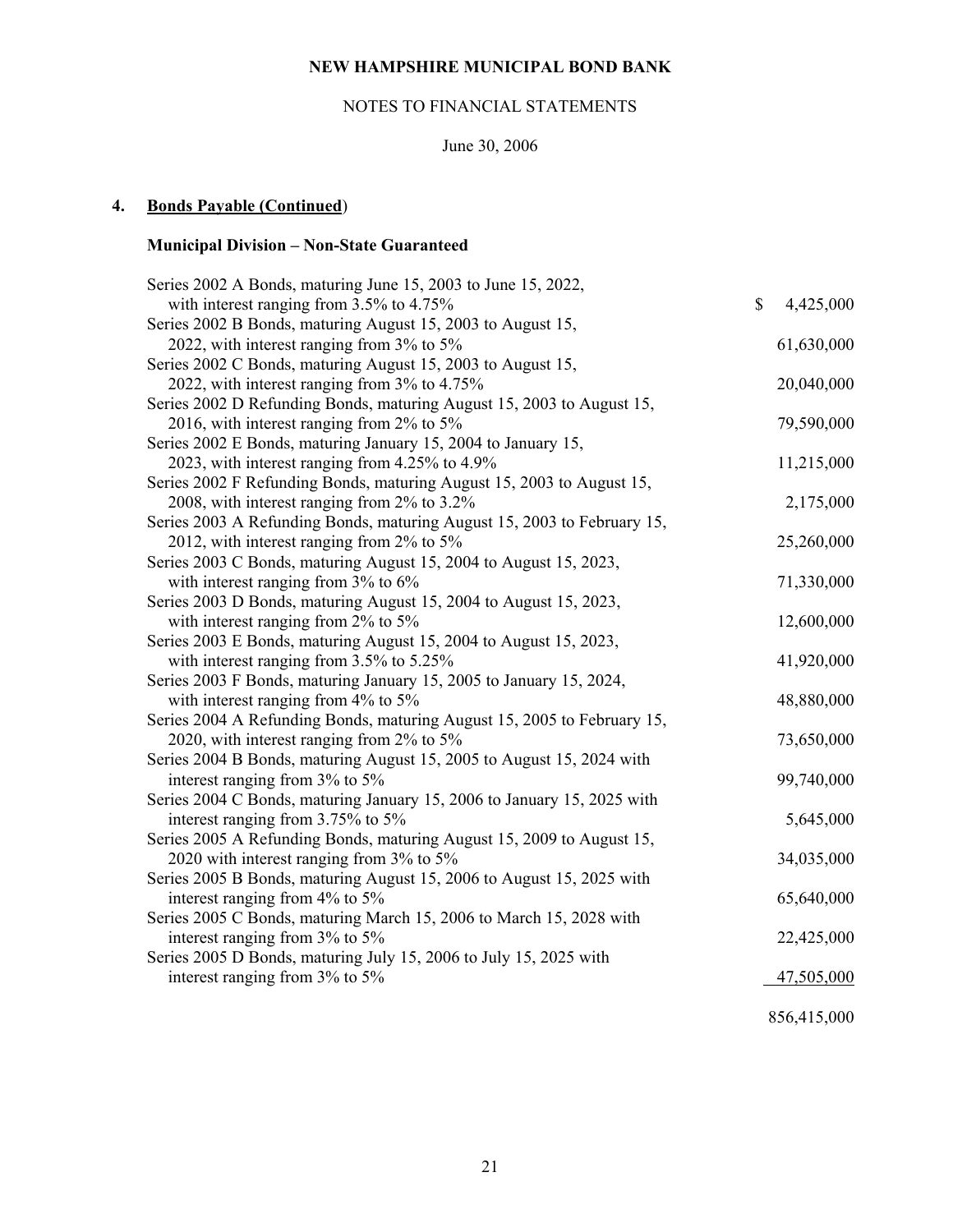## NOTES TO FINANCIAL STATEMENTS

June 30, 2006

# **4. Bonds Payable (Continued)**

| 16,245,697<br>S.     |
|----------------------|
|                      |
| (16, 643, 177)       |
|                      |
| 856,017,520          |
| 67,547,589           |
|                      |
| <u>\$788,469,931</u> |
|                      |

The above bonds payable will mature as follows, with interest payable semiannually:

| Principal     | Interest                                             | <b>Total</b>                                         |
|---------------|------------------------------------------------------|------------------------------------------------------|
|               |                                                      | \$<br>106,119,339                                    |
|               |                                                      | 98,360,698                                           |
|               |                                                      | 94,280,628                                           |
|               |                                                      | 90,029,172                                           |
| 54,505,000    | 27, 341, 758                                         | 81,846,758                                           |
| 244,190,000   | 100,698,132                                          | 344,888,132                                          |
| 172,295,000   | 51,989,530                                           | 224, 284, 530                                        |
| 117,635,000   | 16,313,777                                           | 133,948,777                                          |
| 16,015,000    | 1,602,970                                            | 17,617,970                                           |
|               |                                                      |                                                      |
| \$856,415,000 | \$334,961,004                                        | 1.191.376,004                                        |
|               | 67,685,000<br>62,715,000<br>61,390,000<br>59,985,000 | 38,434,339<br>35,645,698<br>32,890,628<br>30,044,172 |

# **Educational Institutions Division – Pinkerton Academy**

Bonds payable at June 30, 2006 consist of the following:

| 1993 Pinkerton Academy Project Refunding Revenue Bonds,<br>maturing June 1, 1993 to June 1, 2007, with interest ranging<br>from 2.4% to $5.25\%$ | \$<br>650,000 |
|--------------------------------------------------------------------------------------------------------------------------------------------------|---------------|
| 2001 A Pinkerton Academy Project Refunding Revenue Bonds,                                                                                        |               |
| maturing June 1, 2003 to June 1, 2021, with interest ranging                                                                                     |               |
| from $4\%$ to $5\%$                                                                                                                              | 16,595,000    |
| 2001 B Pinkerton Academy Project Refunding Revenue Bonds,<br>maturing June 1, 2002 to June 1, 2011, with variable interest                       |               |
| rate (4.1% at June 30, 2006)                                                                                                                     | 1.690.000     |
| Bonds payable                                                                                                                                    | 18,935,000    |
| Current portion                                                                                                                                  | 1,760,000     |
| Noncurrent portion                                                                                                                               |               |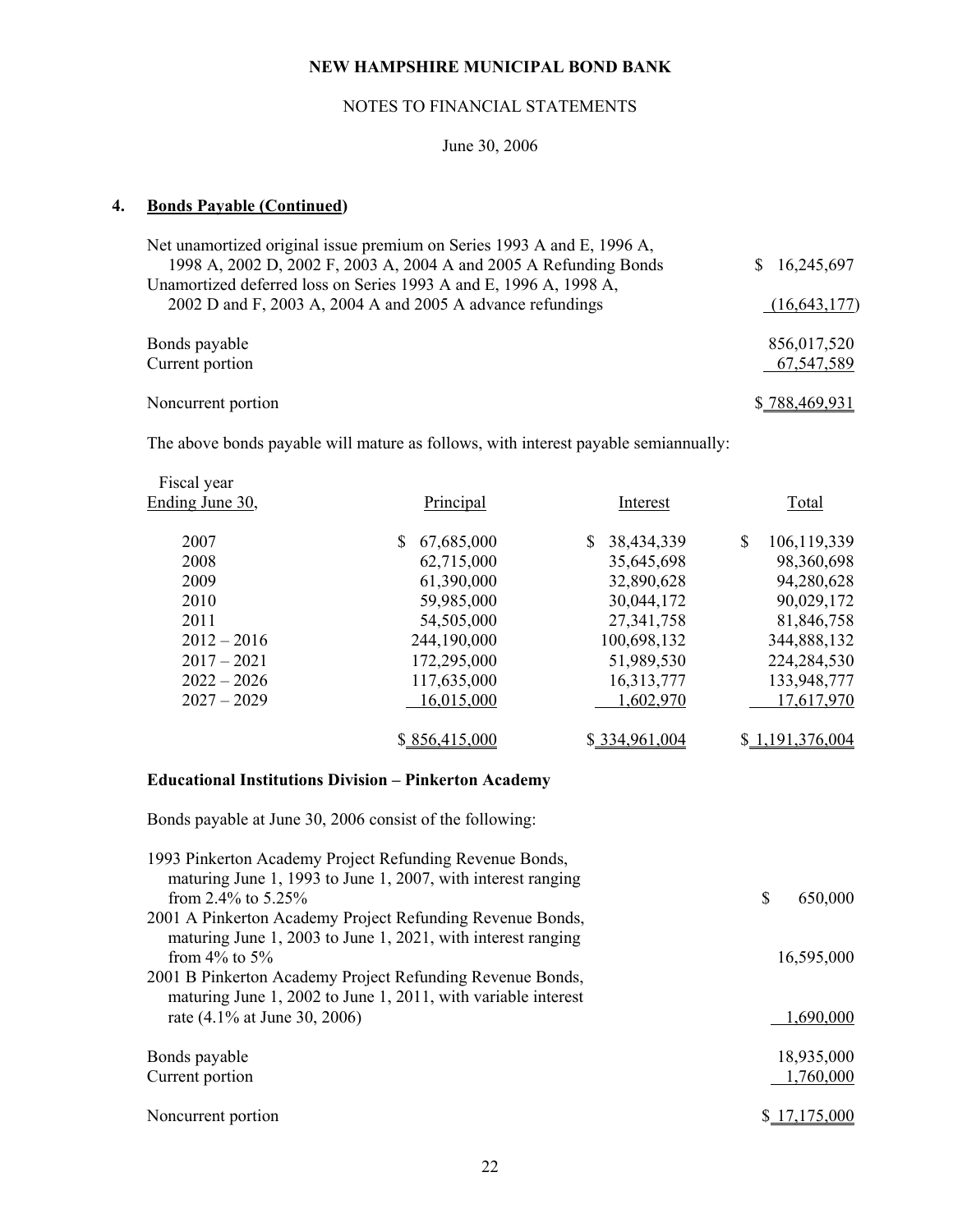# NOTES TO FINANCIAL STATEMENTS

## June 30, 2006

## **4. Bonds Payable (Continued)**

The above bonds payable will mature as follows, with interest payable semiannually:

| Fiscal year     |                |               |                 |
|-----------------|----------------|---------------|-----------------|
| Ending June 30, | Principal      | Interest      | Total           |
| 2007            | 1,760,000<br>S | \$<br>895,553 | 2,655,553<br>\$ |
| 2008            | 1,155,000      | 814,725       | 1,969,725       |
| 2009            | 1,200,000      | 764,050       | 1,964,050       |
| 2010            | 1,250,000      | 713,553       | 1,963,553       |
| 2011            | 1,305,000      | 660,952       | 1,965,952       |
| $2012 - 2016$   | 5,395,000      | 2,537,250     | 7,932,250       |
| $2017 - 2021$   | 6,870,000      | 1,063,750     | 7,933,750       |
|                 | \$18,935,000   | \$7,449,833   | \$26,384,833    |

#### **Educational Institutions Division – Coe-Brown Northwood Academy**

Bonds payable at June 30, 2006 consist of the following:

| 1994 Coe-Brown Northwood Academy Revenue Bonds, maturing May 1, 1995 to      |               |
|------------------------------------------------------------------------------|---------------|
| May 1, 2009, with interest ranging from 7.25% to 7.38%, payable semiannually | 290,000<br>S. |
| 2003 Coe-Brown Northwood Academy Revenue Bonds, maturing May 1, 2004 to      |               |
| May 1, 2018, with interest ranging from 2% to 5%, payable semiannually       | 1,885,000     |
|                                                                              |               |
| Bonds payable                                                                | 2,175,000     |
| Current portion                                                              | 225,000       |
|                                                                              |               |
| Noncurrent portion                                                           | 1.950.000     |
|                                                                              |               |

 The above bonds payable are subject to mandatory redemptions as follows, with interest payable semiannually:

| Fiscal year     |             |           |              |
|-----------------|-------------|-----------|--------------|
| Ending June 30, | Principal   | Interest  | <b>Total</b> |
|                 |             |           |              |
| 2007            | 225,000     | \$107,350 | 332,350      |
| 2008            | 230,000     | 96,350    | 326,350      |
| 2009            | 220,000     | 84,550    | 304,550      |
| 2010            | 140,000     | 72,825    | 212,825      |
| 2011            | 145,000     | 66,525    | 211,525      |
| $2012 - 2016$   | 825,000     | 224,500   | 1,049,500    |
| $2017 - 2018$   | 390,000     | 29,500    | 419,500      |
|                 |             |           |              |
|                 | \$2,175,000 | \$681,600 | \$2,856,600  |